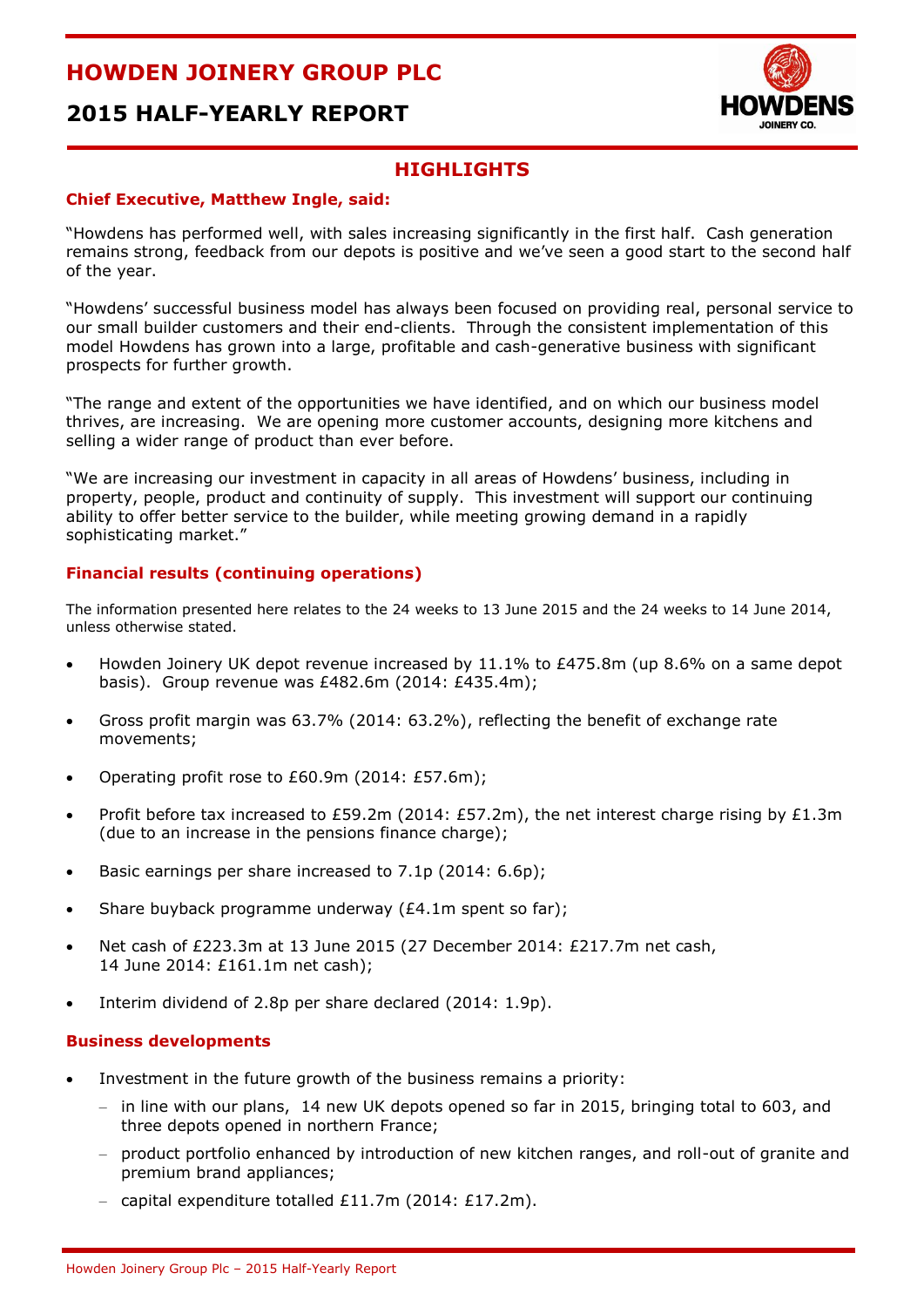# **2015 HALF-YEARLY REPORT**



#### **Current trading and outlook**

- Howden Joinery UK depot revenue increased by 13.1% in the first four week period of the second half of the year;
- The Board is pleased with the positioning of the Group and, while we still have our important "Period 11" to come, the Group is well placed to achieve its expectations for the full year.

| <b>Enquiries</b>                                           |                                                            |
|------------------------------------------------------------|------------------------------------------------------------|
| Investors/analysts:                                        |                                                            |
| <b>Gary Rawlinson</b><br><b>Head of Investor Relations</b> | +44 (0)7989 397527<br>+44 (0)207 535 1127 (not on 23 July) |
| Media:                                                     |                                                            |
| Maitland<br><b>Greg Lawless</b>                            | +44 (0)207 379 5151                                        |

Note for editors:

Howden Joinery Group Plc is the parent company of Howden Joinery (Howdens). In the UK, Howdens is engaged in the sale of kitchens and joinery products to trade customers, primarily small local builders, through over 600 depots. Around one-third of the products it sells are manufactured in the company's own factories in Runcorn, Cheshire, and Howden, East Yorkshire. The business also has small operations in France and Belgium, with plans to extend these to Germany and Holland.

Website: [www.howdenjoinerygroupplc.com](http://www.howdenjoinerygroupplc.com/)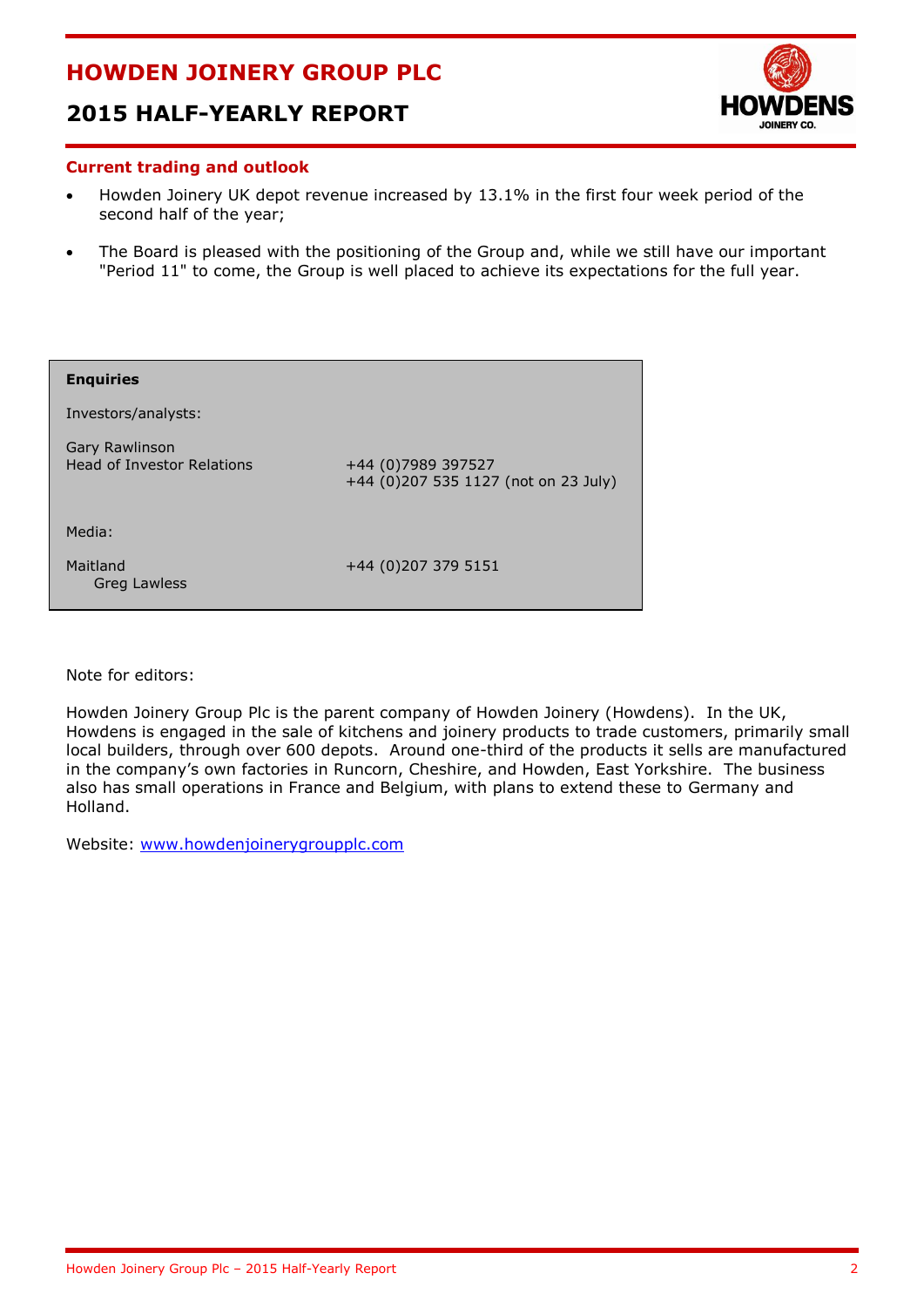# **2015 HALF-YEARLY REPORT**



### **SUMMARY OF GROUP RESULTS**

| The information presented here relates to the 24 weeks to 13 June 2015 and the<br>24 weeks to 14 June 2014. |                  |                  |  |  |  |
|-------------------------------------------------------------------------------------------------------------|------------------|------------------|--|--|--|
| Continuing operations <sup>1</sup> , $\pounds$ m unless stated                                              | 2015             | 2014             |  |  |  |
| Revenue<br>Group<br>including:                                                                              | 482.6            | 435.4            |  |  |  |
| - Howden Joinery UK depots                                                                                  | 475.8            | 428.2            |  |  |  |
|                                                                                                             | 307.3            | 275.2            |  |  |  |
| Gross profit                                                                                                |                  |                  |  |  |  |
| Gross profit margin, %                                                                                      | 63.7             | 63.2             |  |  |  |
|                                                                                                             |                  |                  |  |  |  |
| Operating profit                                                                                            | 60.9             | 57.6             |  |  |  |
| Profit before tax                                                                                           | 59.2             | 57.2             |  |  |  |
|                                                                                                             |                  |                  |  |  |  |
| Basic earnings per share                                                                                    | 7.1 <sub>p</sub> | 6.6p             |  |  |  |
|                                                                                                             |                  |                  |  |  |  |
| Dividend per share                                                                                          | 2.8 <sub>p</sub> | 1.9 <sub>p</sub> |  |  |  |
| Net cash at end of period                                                                                   | 223.3            | 161.1            |  |  |  |

1 There were no discontinued operations in the first half of 2015. In the first half of 2014, there was an exceptional profit after tax on discontinued operations of £9.8m.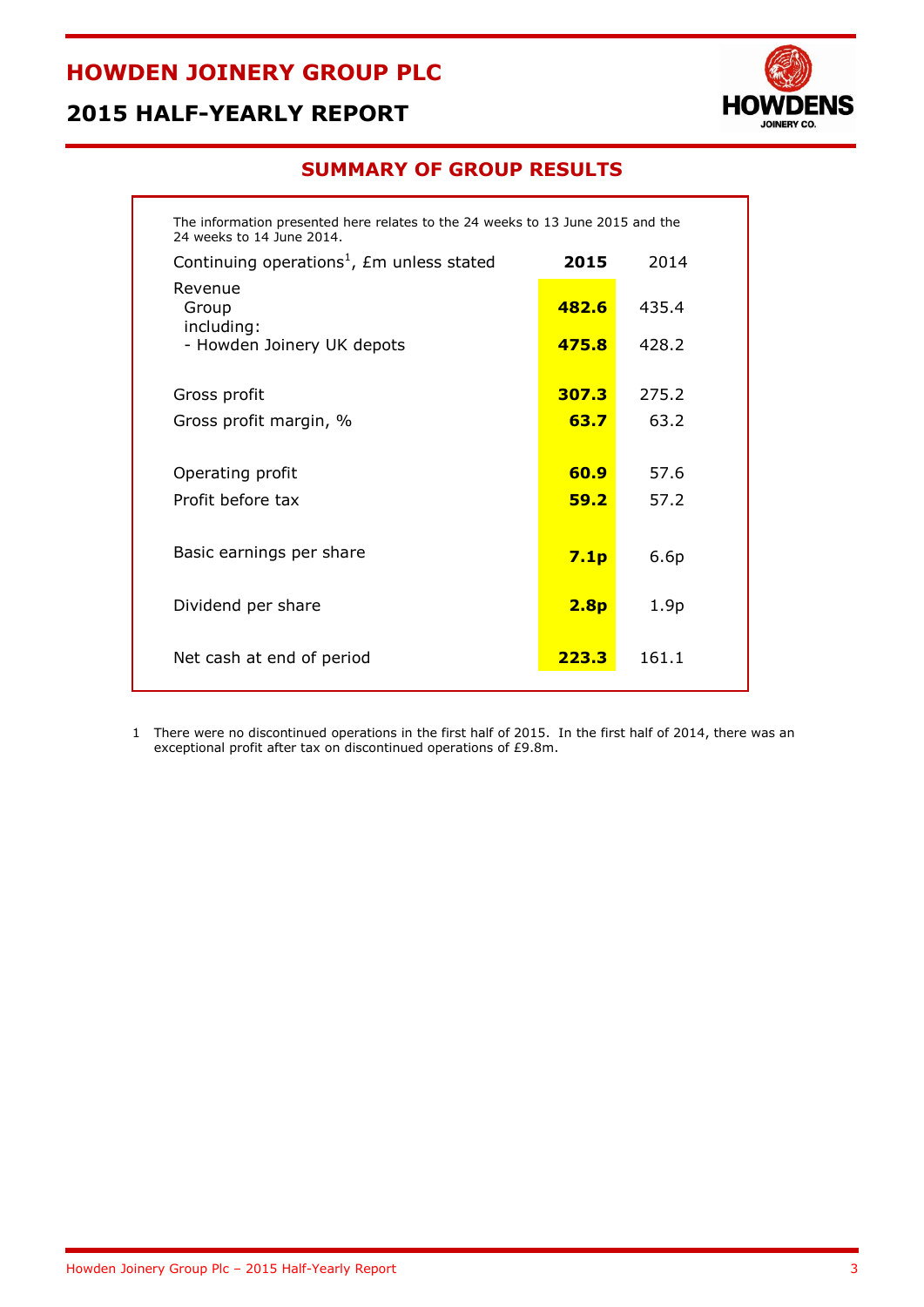



# **INTERIM MANAGEMENT REPORT**

### **FINANCIAL REVIEW**

#### **FINANCIAL RESULTS FOR FIRST HALF OF 2015**

The information presented below relates to the 24 weeks to 13 June 2015 and the 24 weeks to 14 June 2014 (continuing operations), unless otherwise stated  $^{1}$ .

The financial performance of the Group during the first half of 2015 benefited from the Group's competitive position and the continuing focus on improving operational performance. We also benefited from stable market conditions.

Total Group revenue increased by £47.2m to £482.6m.

| <b>Revenue £m</b>                                                    | 2015         | 2014  |
|----------------------------------------------------------------------|--------------|-------|
| Group                                                                | 482.6        | 435.4 |
| comprising:<br>Howden Joinery UK depots<br><b>Continental Europe</b> | 475.8<br>6.8 | 428.2 |

Howden Joinery UK depots' revenue rose by 11.1%, increasing 8.6% on a same depot basis.

This growth has been achieved through a number of factors and is testament to the strength of our business model. We have continued to open new depots and increased the number of customer accounts. As well as driving an increase in revenue, the business continued to focus on price discipline and margin.

Sales by our depots in continental Europe totalled £6.8m. In constant currency terms, underlying sales of the original 11 French depots were up slightly.

Gross profit rose by £32.1m to £307.3m. The gross profit margin of 63.7% (2014: 63.2%) reflects the benefit of exchange rate movements. Offsetting this was the impact of increased sales of discontinued products to make way for new ranges.

Selling and distribution costs, administrative expenses and other income increased by £28.8m to £246.4m. In addition to the costs of new depots, this reflects additional costs incurred across the business to support growth. In particular, these related to additional headcount, warehousing, our business in continental Europe, and development of our longer term strategy and plans.

Operating profit increased by £3.3m to £60.9m.

The net interest charge increased by £1.3m to £1.7m, due to a higher finance expense in respect of pensions. The net result was that profit before tax rose by £2.0m to £59.2m. The tax charge on profit before tax was £13.2m, an effective rate of tax of 22.3%.

Basic earnings per share were 7.1p (2014: 6.6p).

At 13 June 2015, the pension deficit shown on the balance sheet was £79.5m (27 December 2014: £142.6m). The decrease in the deficit in the period was due to an increase in the discount rate used to calculate liabilities and asset returns, and the Group's contribution to fund the deficit.

There was a net cash inflow from operating activities of £20.3m. This was after a cash contribution to the Group's pension deficit of £20.8m.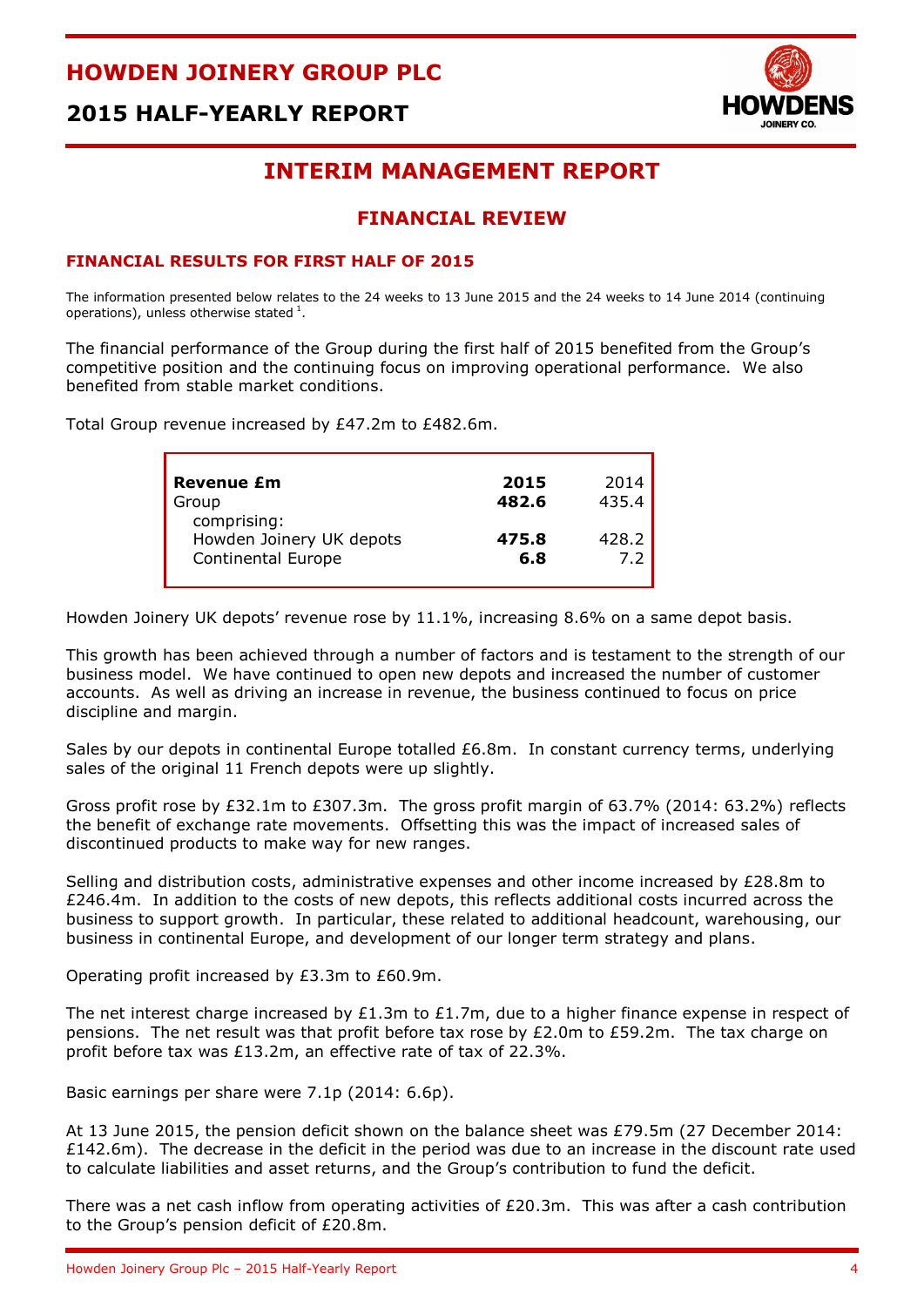# **2015 HALF-YEARLY REPORT**



Working capital increased by £18.0m. Within this, debtors at the end of the period were £16.7m higher than at the beginning of the period and stock levels increased by £13.9m, reflecting the seasonality of sales. Offsetting this, creditors increased by £12.6m, and included the then still to be paid 2014 final dividend.

Also included within net cash flows from operating activities was tax paid totalling £15.8m.

Payments to acquire fixed and intangible assets totalled £11.7m (2014: £17.2m).

As part of its £70m share repurchase programme, announced on 25 February 2015, in the period the Group acquired 800,000 shares for consideration of £4.1m. These shares are held in treasury.

Reflecting the above, there was a £5.6m net cash inflow in the first half of the year, the Group having net cash at the end of the period of £223.3m (27 December 2014: £217.7m net cash, 14 June 2014: £161.1m net cash). Excluding payments in respect of the contribution to the pension deficit, there was a cash inflow of £26.4m.

#### **DIVIDEND**

It is the Group's policy to pay an interim dividend equal to one third of the previous year's full dividend (2014: 8.4p).

Reflecting this, the Board has approved the payment of an interim dividend of 2.8p per share (2014: 1.9p). It will be paid on 20 November 2015 to shareholders on the register at close of business on 23 October 2015.

Note 1 There were no discontinued operations in the first half of 2015. In the first half of 2014, there was an exceptional profit after tax from discontinued operations of £9.8m.

### **OPERATIONAL REVIEW**

The business model of Howden Joinery is "To supply from local stock nationwide the small builder's ever-changing, routine, integrated kitchen and joinery requirements, assuring best local price, nocall-back quality and confidential trade terms".

Since it started in autumn 1995, the business has opened new depots and increased turnover continuously, except for a 12-month period in 2008-9.

Even today, with over 600 depots across the UK, we continue to see the opportunity to transform the scale of the business, seeing scope for at least 700 depots. We continue to invest in all aspects of the growth and performance of the business, including new depots and depot operations, new and existing employees, product development, and manufacturing and distribution.

#### **UK depot network and operations**

14 new depots have been opened in the UK so far this year, bringing the total to 603. A number of other depots are at various stages of the acquisition/shopfitting process, the opening programme being in line with our expectations to open 30 depots this year.

When we interact with our builder-customers' clients during the design of their new kitchen, we use our 'My kitchens' website to enable them to view visualisations of their new kitchen. Until now, this included static pictures and a video of the kitchen. This has now been enhanced with the addition of a facility that enables a  $360^{\circ}$  panorama of the new kitchen to be viewed on an iPad and other devices.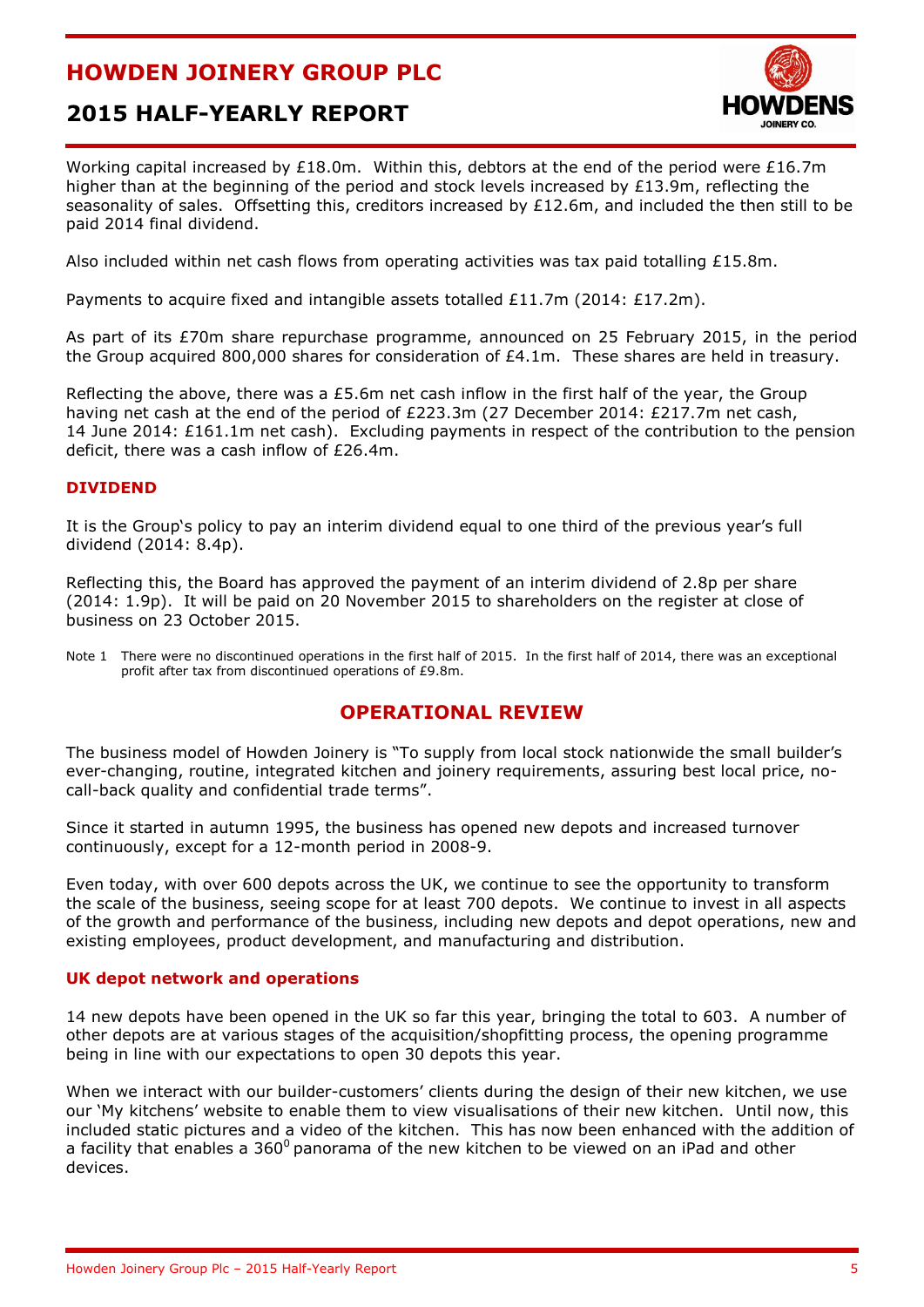# **2015 HALF-YEARLY REPORT**



#### **Product and marketing**

We continue to enhance our product offering, having introduced a number of new products during the first half of the year across all product categories. Notable amongst these were the introduction of 13 new kitchens. These included 'tongue and groove' options within our popular Burford family and a new Stockbridge family of ultra smooth matt kitchens, along with the extension of stone coloured options to most of our existing kitchen families and the introduction of ivory coloured options to a number of our kitchen ranges.

Last autumn, we trialled selling affordable granite worktops from stock, beginning in a small number of depots. At the start of this year, the trial was extended, granite now being sold from 200 depots, with more planned for the second half of the year.

Since its launch in 2009, our Lamona range of kitchen appliances has been very successful. Whilst we continue to invest in the range, as we develop it further, we are undertaking a trial of some additional branded appliances in a limited number of depots. At this stage, we have decided to sell AEG and Neff appliances throughout our depot portfolio.

We continue to invest in our marketing communications and brand advertising.

- In our latest kitchen collection brochure, we have introduced a new format to highlight each kitchen family and have added a flooring section. We have redesigned our appliance literature, introducing lifestyle photographs to make it more appealing and aspirational for end-consumers.
- To further raise awareness of the Howdens brand, we are attending 17 county shows and agricultural fairs throughout the UK during the summer.

Where appropriate, our branding now includes the Royal Arms, following the award to Howden Joinery of a Royal Warrant By Appointment to Her Majesty The Queen. This features on our websites and our vehicle fleet livery, and in our marketing material.

#### **Manufacturing and logistics operations**

Our UK-based manufacturing and logistics operations play a vital role in ensuring that we are able to supply our small builder customers from local stock nationwide at all times, having the flexibility to respond to each depot's individual needs. We continue to invest in these operations so as to ensure that this aspect of the Howdens model is never compromised, even during our critical 'Period 11', when sales are more than double the level seen in other periods.

The replacement of 460 'trailer units' for our fleet of lorries has begun, more than half having already been delivered. These have been custom-designed and built to meet our requirements, and have a revised livery that has been designed to have more visual impact and improve brand awareness. This follows last year's replacement of the fleet's 100 'tractor units'.

#### **Continental Europe**

Following our decision to extend our trial in northern France by adding a second phase of seven new depots, three of these have now been opened, with the remainder to follow later this year. Our plans to open an additional outlet further south in France and a depot in Holland, both towards the end of this year, are on course. We also intend to begin a trial in Germany, where we plan to open a depot in the first half of 2016.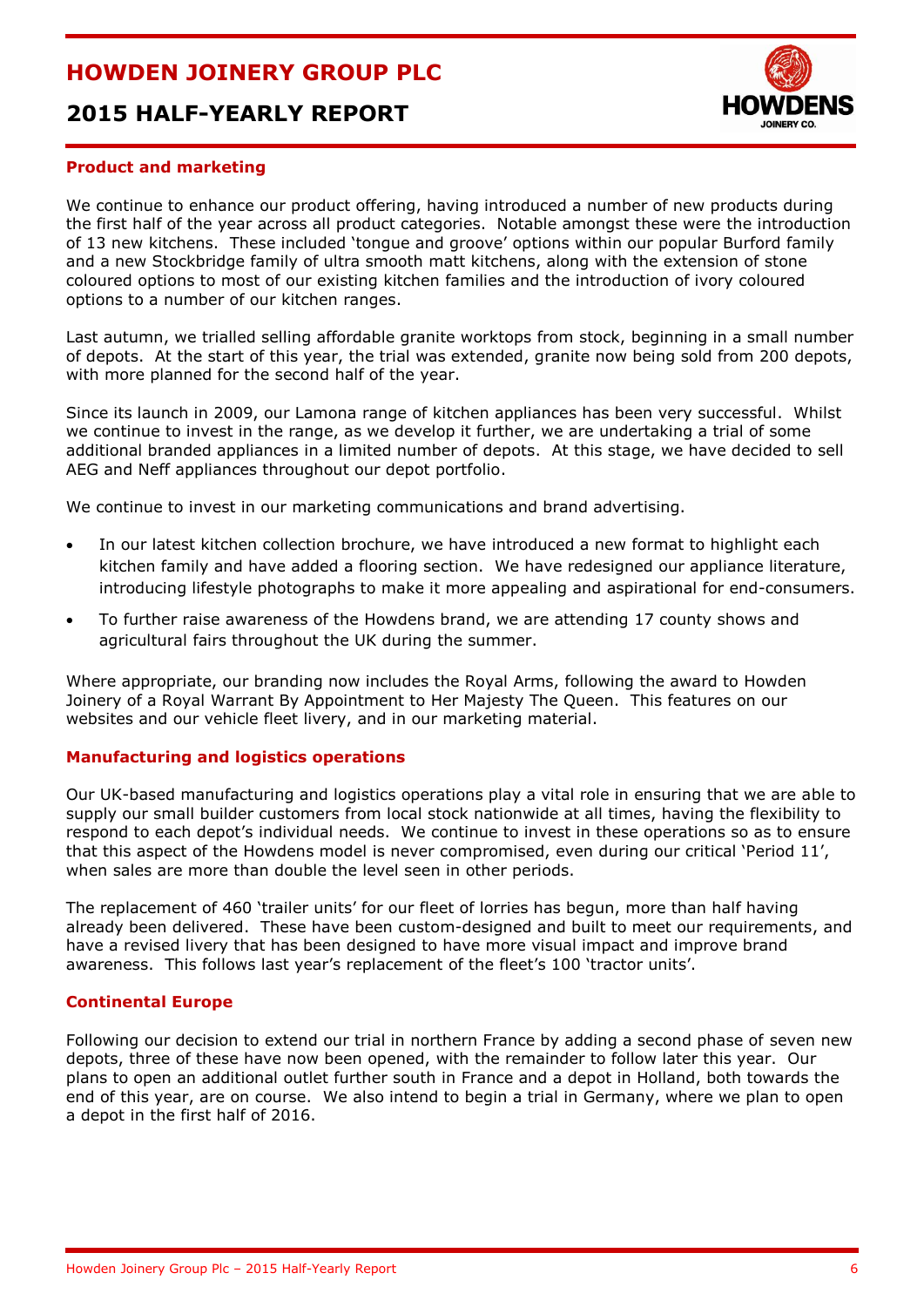

# **2015 HALF-YEARLY REPORT**

### **CURRENT TRADING AND OUTLOOK**

The good sales performance seen in the first half of 2015 has continued in the first four weeks of the second half of the year. In this period, total sales of Howden Joinery UK depots rose by 13.1% on the same period in 2014.

With our confidence in our growth prospects, we are increasing our investment in capacity in all areas of Howdens' business, including in property, people, product and continuity of supply. This investment will support our continuing ability to offer better service to the builder, while meeting growing demand in a rapidly sophisticating market.

The Board is pleased with the positioning of the Group and, while we still have our peak trading period (Period 11) to come, the Group is well placed to achieve its expectations for the full year.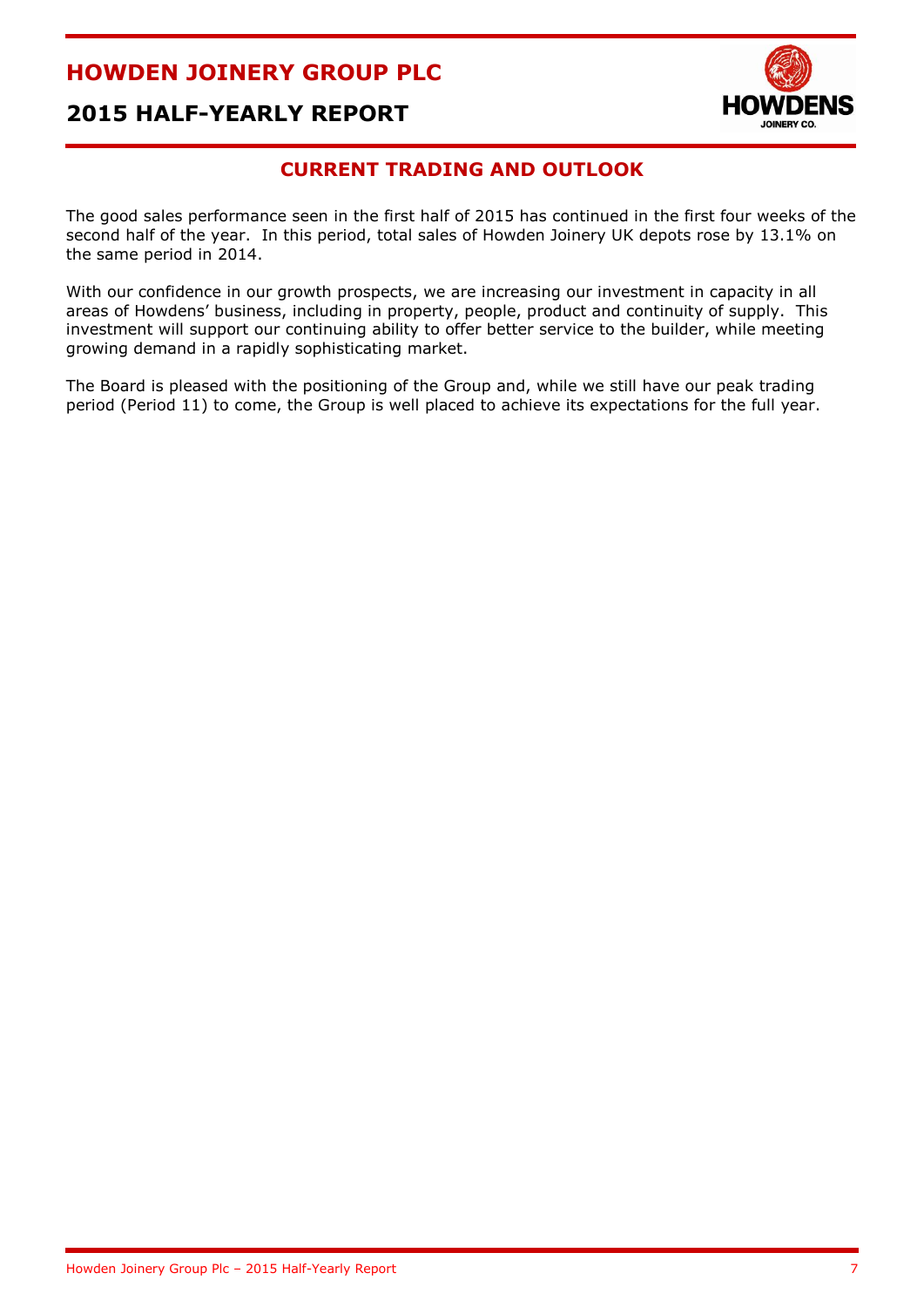# **2015 HALF-YEARLY REPORT**



### **GOING CONCERN**

The Group meets its day-to-day working capital requirements through cash generated from operations. If required, the Group also has access to an asset-backed lending facility of £140m which expires in July 2016.

The Group's forecasts and projections have been stress-tested for reasonably possible adverse variations in economic conditions and trading performance. The results of this testing show that the Group should be able to operate within the level of its current facility and covenants. After making due enquiries, the directors have a reasonable expectation that the Group has adequate resources to continue in operational existence for the foreseeable future. Accordingly, they continue to adopt the going concern basis in preparing the financial statements.

### **RELATED PARTIES**

Related Party transactions are disclosed in Note 12 to the condensed set of financial statements. There have been no material changes to the related party transactions described in the last Annual Report & Accounts.

### **RISKS AND UNCERTAINTIES**

The Board continually assesses and monitors the key risks of the business. The principal risks and uncertainties that could have a material impact on the Group's performance over the remaining 28 weeks of the financial year have not changed from those which are set out in detail on pages 20 to 21 of the Group's 2014 Annual Report & Accounts, and which are summarised below:

- Market conditions a severe downturn in market conditions could impact on our ability to achieve sales and profit forecasts, which in turn could put pressure on our cash availability and banking covenants;
- Failure to implement the Group's business model and culture could have an adverse effect on the Group's future financial condition and profitability;
- Failure to maximise exploiting the growth potential of the businesses could adversely affect the Group's ability to obtain maximum benefit from its growth potential;
- Continuity of supply could adversely affect the Group's ability to implement the business model;
- Loss of key personnel could adversely affect the Group's operations.

A copy of the Group's 2014 Annual Report & Accounts is available on the Group's website, [www.howdenjoinerygroupplc.com.](http://www.howdenjoinerygroupplc.com/)

### **CAUTIONARY STATEMENT**

Certain statements in this Half-Yearly Report are forward-looking. Although the Group believes that the expectations reflected in these forward-looking statements are reasonable, we can give no assurance that these expectations will prove to have been correct. Because these statements contain risks and uncertainties, actual results may differ materially from those expressed or implied by these forward-looking statements. We undertake no obligation to update any forward-looking statements, whether as a result of new information, future events or otherwise.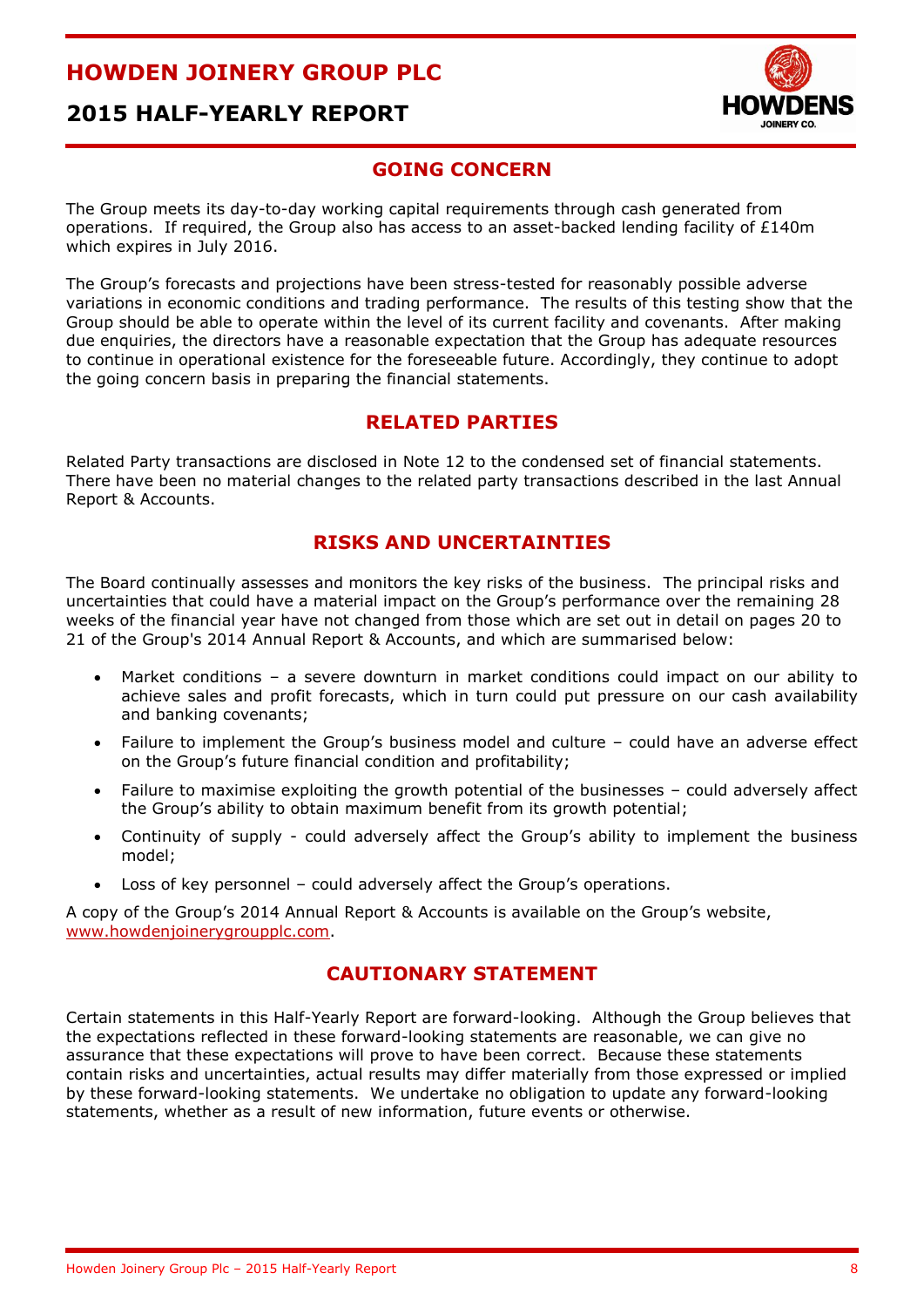

# **2015 HALF-YEARLY REPORT**

### **RESPONSIBILITY STATEMENT**

We confirm that, to the best of our knowledge:

- (a) the condensed set of financial statements has been prepared in accordance with IAS 34 'Interim Financial Reporting';
- (b) the interim management report includes a fair review of the information required by DTR 4.2.7R (indication of important events during the first 24 weeks and description of principal risks and uncertainties for the remaining 28 weeks of the year); and
- (c) the interim management report includes a fair review of the information required by DTR 4.2.8R (disclosure of related parties' transactions and changes therein).

The directors are responsible for the maintenance and integrity of the corporate and financial information included in the company's website. Legislation in the United Kingdom governing the preparation and dissemination of financial information differs from legislation in other jurisdictions.

By order of the Board

Matthew Ingle Mark Robson

Chief Executive Officer Deputy Chief Executive and Chief Financial Officer

22 July 2015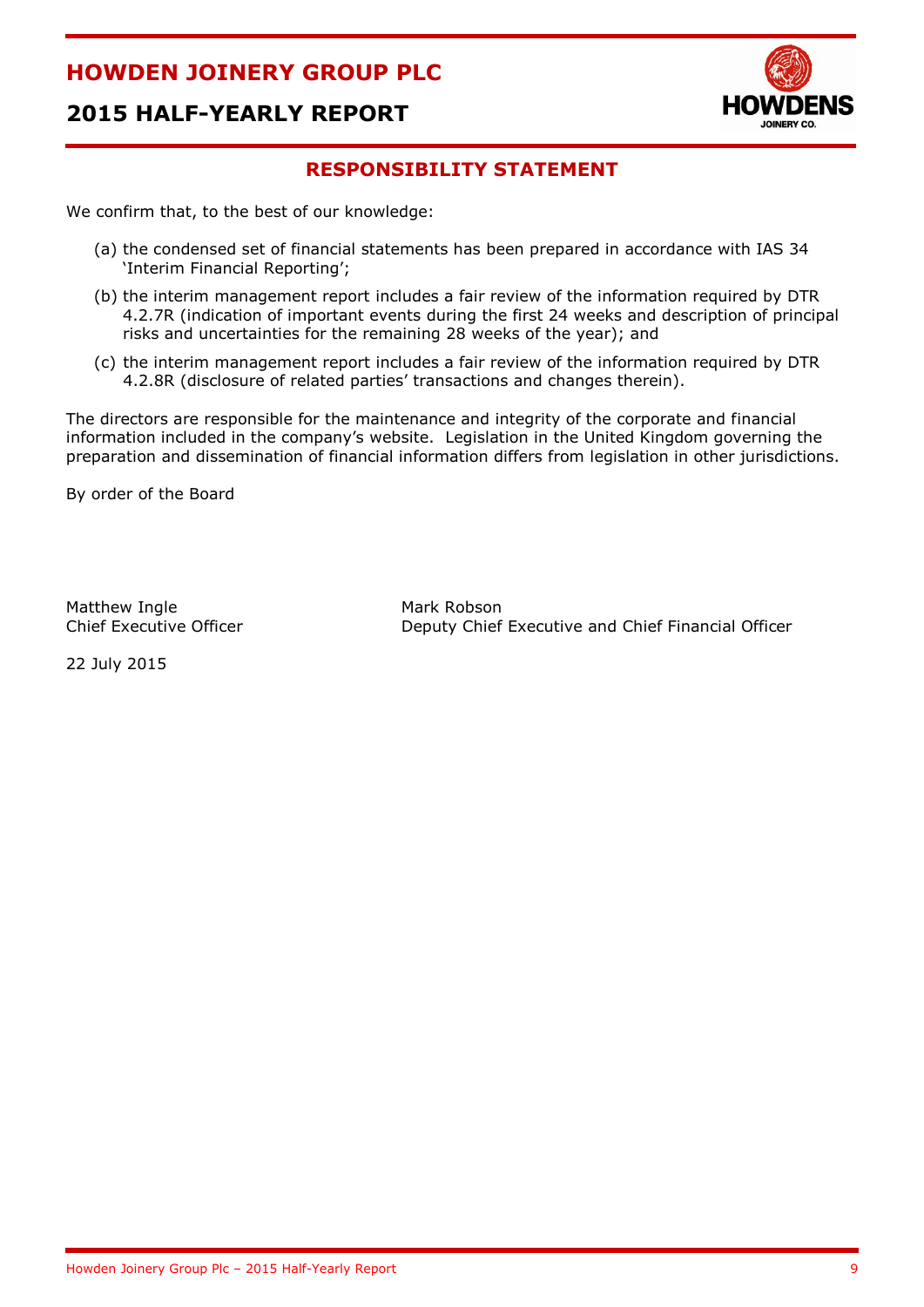

# **2015 HALF-YEARLY REPORT**

# **Condensed consolidated income statement**

|                                                                           |                | 24 weeks to<br>13 June 2015<br>unaudited | 24 weeks to<br>14 June 2014<br>unaudited | 52 weeks to<br>27 December 2014<br>audited |
|---------------------------------------------------------------------------|----------------|------------------------------------------|------------------------------------------|--------------------------------------------|
|                                                                           | <b>Notes</b>   | £m                                       | £m                                       | £m                                         |
| <b>Continuing operations:</b>                                             |                |                                          |                                          |                                            |
| Revenue - sale of goods                                                   |                | 482.6                                    | 435.4                                    | 1,090.8                                    |
| Cost of sales                                                             |                | (175.3)                                  | (160.2)                                  | (396.3)                                    |
| <b>Gross profit</b>                                                       |                | 307.3                                    | 275.2                                    | 694.5                                      |
| Selling & distribution costs                                              |                | (208.1)                                  | (183.0)                                  | (423.9)                                    |
| Administrative expenses                                                   |                | (38.3)                                   | (34.6)                                   | (80.8)                                     |
| <b>Operating profit</b>                                                   |                | 60.9                                     | 57.6                                     | 189.8                                      |
| Finance income                                                            |                | 0.3                                      | 0.3                                      | 0.6                                        |
| Finance expense                                                           |                | (0.1)                                    |                                          | (0.1)                                      |
| Other finance expense - pensions                                          |                | (1.9)                                    | (0.7)                                    | (1.5)                                      |
| <b>Profit before tax</b>                                                  |                | 59.2                                     | 57.2                                     | 188.8                                      |
| Tax on profit                                                             | 6              | (13.2)                                   | (14.9)                                   | (40.1)                                     |
| <b>Profit after tax</b>                                                   |                | 46.0                                     | 42.3                                     | 148.7                                      |
| <b>Discontinued operations:</b>                                           |                |                                          |                                          |                                            |
| Exceptional item - loss on discontinued operations                        | 14             |                                          | (1.7)                                    | (2.1)                                      |
| Exceptional item - tax on discontinued operations                         | 14             |                                          | 11.5                                     | 11.2                                       |
| <b>Profit after tax</b>                                                   |                | ٠                                        | 9.8                                      | 9.1                                        |
|                                                                           |                |                                          |                                          |                                            |
| Profit for the period attributable to the<br>equity holders of the parent |                | 46.0                                     | 52.1                                     | 157.8                                      |
| <b>Earnings per share:</b>                                                |                |                                          |                                          |                                            |
| <b>From continuing operations</b>                                         |                |                                          |                                          |                                            |
| Basic earnings per 10p share                                              | 7              | 7.1p                                     | 6.6p                                     | 23.2p                                      |
| Diluted earnings per 10p share                                            | $\overline{7}$ | 7.1p                                     | 6.6p                                     | 23.0 <sub>p</sub>                          |
| From continuing and discontinued<br>operations                            |                |                                          |                                          |                                            |
| Basic earnings per 10p share                                              | $\overline{7}$ | 7.1p                                     | 8.1 <sub>p</sub>                         | 24.6p                                      |
| Diluted earnings per 10p share                                            | $\overline{7}$ | 7.1p                                     | 8.1 <sub>p</sub>                         | 24.4p                                      |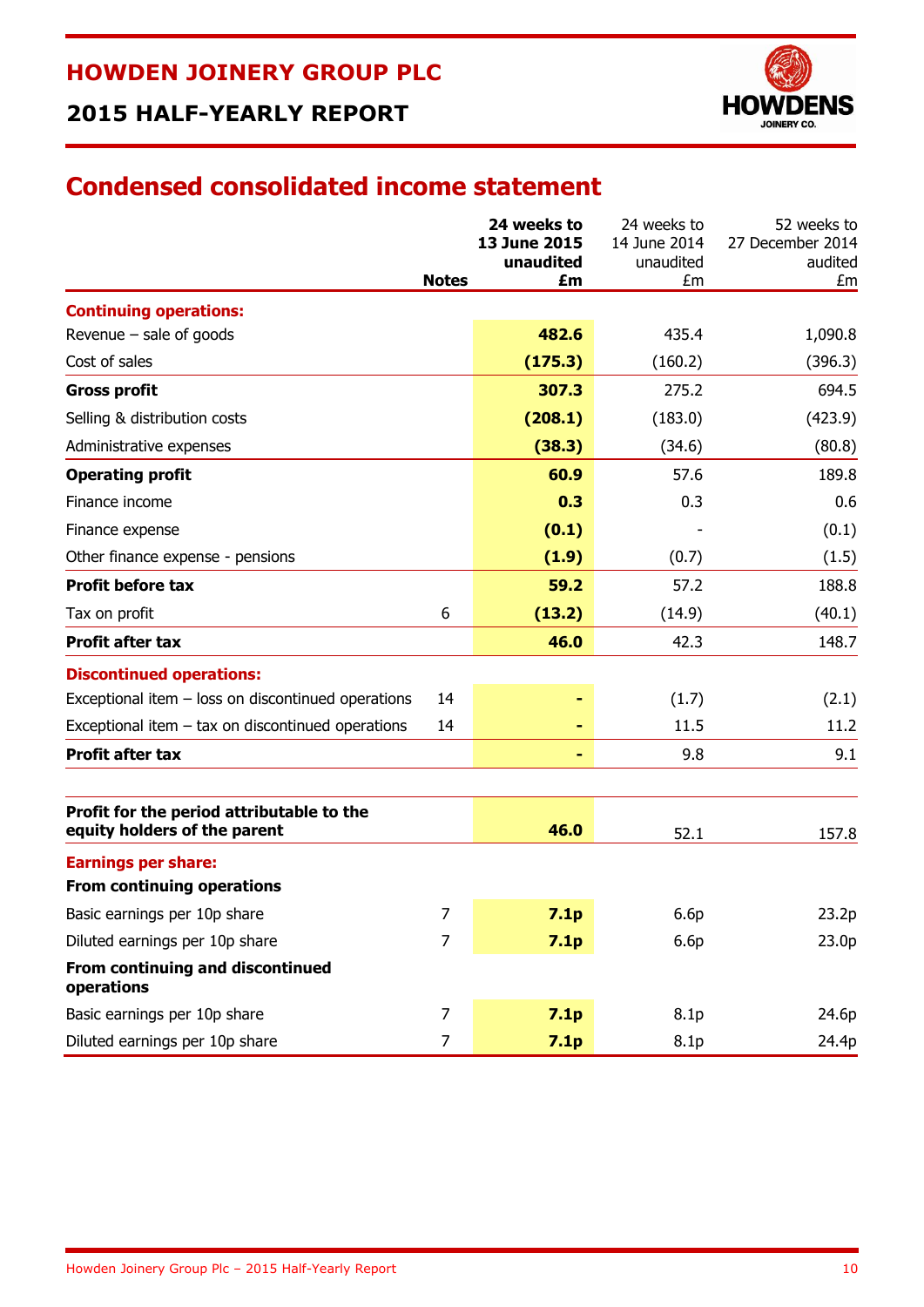

# **2015 HALF-YEARLY REPORT**

# **Condensed consolidated statement of comprehensive income**

|                                                                           |              | 24 weeks to<br>13 June 2015<br>unaudited | 24 weeks to<br>14 June 2014<br>unaudited | 52 weeks to<br>27 December 2014<br>audited |
|---------------------------------------------------------------------------|--------------|------------------------------------------|------------------------------------------|--------------------------------------------|
|                                                                           | <b>Notes</b> | £m                                       | £m                                       | £m                                         |
| <b>Profit for the period</b>                                              |              | 46.0                                     | 52.1                                     | 157.8                                      |
| <b>Items of other comprehensive income</b>                                |              |                                          |                                          |                                            |
| Items that will not be reclassified subsequently to profit or loss:       |              |                                          |                                          |                                            |
| Actuarial gains/(losses) on defined benefit<br>pension plan               | 10           | 44.2                                     | (30.0)                                   | (119.6)                                    |
| Deferred tax on actuarial gains/losses on defined<br>benefit pension plan |              | (8.8)                                    | 6.0                                      | 23.9                                       |
| Deferred tax on pension contributions                                     |              |                                          |                                          | (6.3)                                      |
| Current tax on pension contributions                                      |              | ۰                                        |                                          | 6.8                                        |
| Items that may be reclassified subsequently to profit or loss:            |              |                                          |                                          |                                            |
| Currency translation differences                                          |              | (0.6)                                    | (0.2)                                    | (0.2)                                      |
| Other comprehensive income for the period                                 |              | 34.8                                     | (24.2)                                   | (95.4)                                     |
| Total comprehensive income for the period                                 |              |                                          |                                          |                                            |
| attributable to equity holders of the parent                              |              | 80.8                                     | 27.9                                     | 62.4                                       |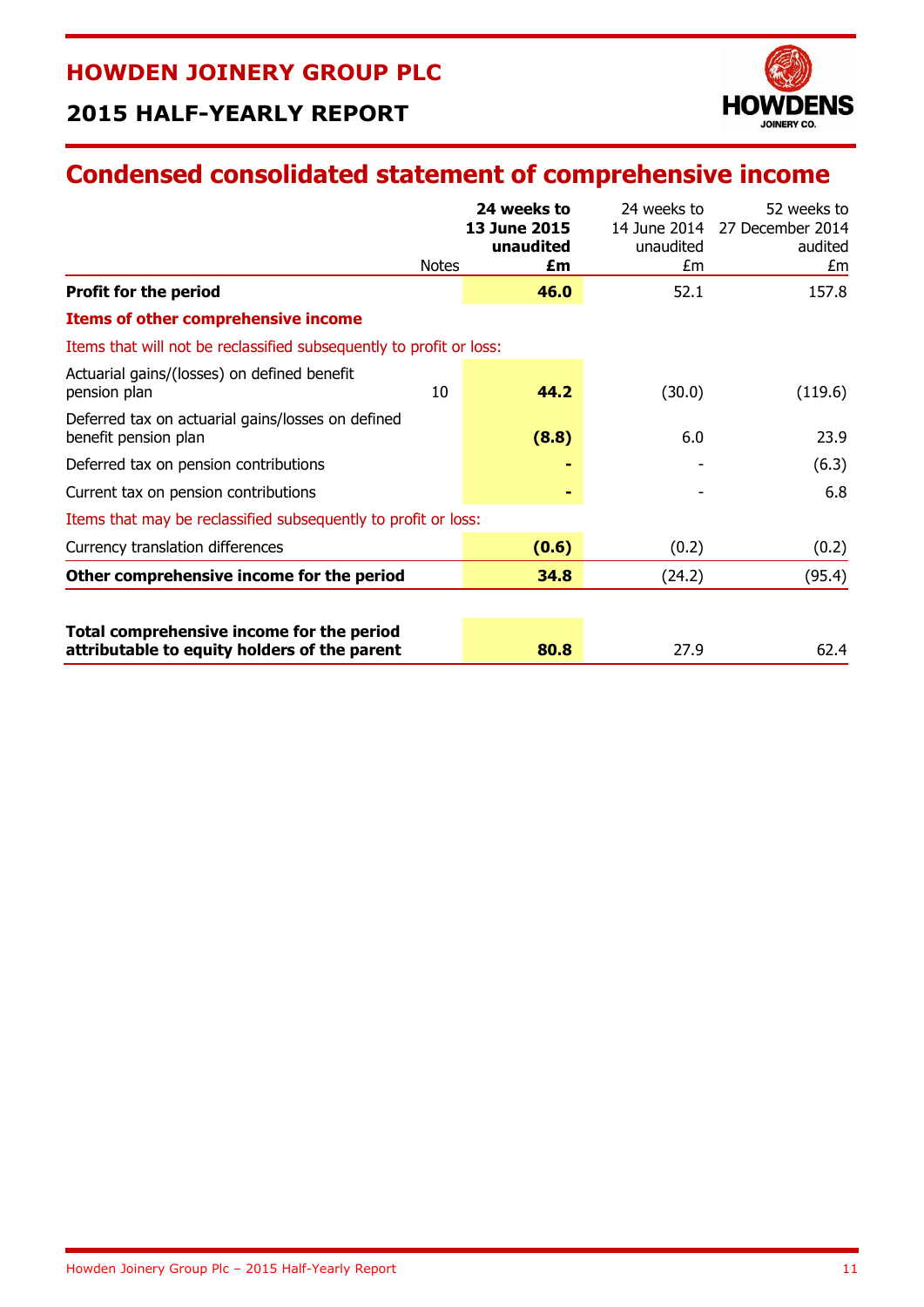# **2015 HALF-YEARLY REPORT**



# **Condensed consolidated balance sheet**

|                                     |              | 13 June 2015<br>unaudited | 14 June 2014<br>unaudited | 27 December 2014<br>audited |
|-------------------------------------|--------------|---------------------------|---------------------------|-----------------------------|
| <b>Non-current assets</b>           | <b>Notes</b> | £m                        | £m                        | £m                          |
| Intangible assets                   |              | 3.9                       | 3.6                       | 3.4                         |
| Property, plant and equipment       | 9            | 107.9                     | 103.1                     | 107.1                       |
| Deferred tax asset                  |              | 24.4                      | 22.4                      | 40.3                        |
| Bank borrowings net of prepaid fees |              | 0.1                       | 0.6                       | 0.3                         |
|                                     |              | 136.3                     | 129.7                     | 151.1                       |
| <b>Current assets</b>               |              |                           |                           |                             |
| Bank borrowings net of prepaid fees |              | 0.6                       | 0.6                       | 0.6                         |
| Current tax asset                   |              | 2.8                       |                           |                             |
| <b>Inventories</b>                  |              | 157.0                     | 134.8                     | 143.1                       |
| Trade and other receivables         |              | 149.8                     | 139.5                     | 133.1                       |
| Investments                         |              | 45.0                      |                           | 85.0                        |
| Cash at bank and in hand            |              | 177.7                     | 160.0                     | 131.9                       |
|                                     |              | 532.9                     | 434.9                     | 493.7                       |
| <b>Total assets</b>                 |              | 669.2                     | 564.6                     | 644.8                       |
| <b>Current liabilities</b>          |              |                           |                           |                             |
| Trade and other payables            |              | (242.9)                   | (208.8)                   | (186.1)                     |
| Current tax liability               |              |                           | (0.4)                     | (7.9)                       |
| Current borrowings                  |              |                           | (0.1)                     |                             |
|                                     |              | (242.9)                   | (209.3)                   | (194.0)                     |
| <b>Non-current liabilities</b>      |              |                           |                           |                             |
| Non-current borrowings              |              |                           |                           | (0.1)                       |
| Pension liability                   | 10           | (79.5)                    | (72.4)                    | (142.6)                     |
| Deferred tax liability              |              | (2.6)                     | (3.6)                     | (2.6)                       |
| Provisions                          | 11           | (9.0)                     | (12.7)                    | (10.6)                      |
|                                     |              | (91.1)                    | (88.7)                    | (155.9)                     |
| <b>Total liabilities</b>            |              | (334.0)                   | (298.0)                   | (349.9)                     |
|                                     |              |                           |                           |                             |
| <b>Net assets</b>                   |              | 335.2                     | 266.6                     | 294.9                       |
| <b>Called up equity</b>             |              |                           |                           |                             |
| Share capital                       |              | 65.2                      | 64.6                      | 64.7                        |
| Share premium account               |              | 87.5                      | 87.5                      | 87.5                        |
| <b>ESOP</b> reserve                 |              | 7.0                       | (1.5)                     | 2.4                         |
| Treasury shares                     |              | (4.1)                     |                           |                             |
| Other reserves                      |              | 28.1                      | 28.1                      | 28.1                        |
| Retained earnings                   |              | 151.5                     | 87.9                      | 112.2                       |
| <b>Total equity</b>                 |              | 335.2                     | 266.6                     | 294.9                       |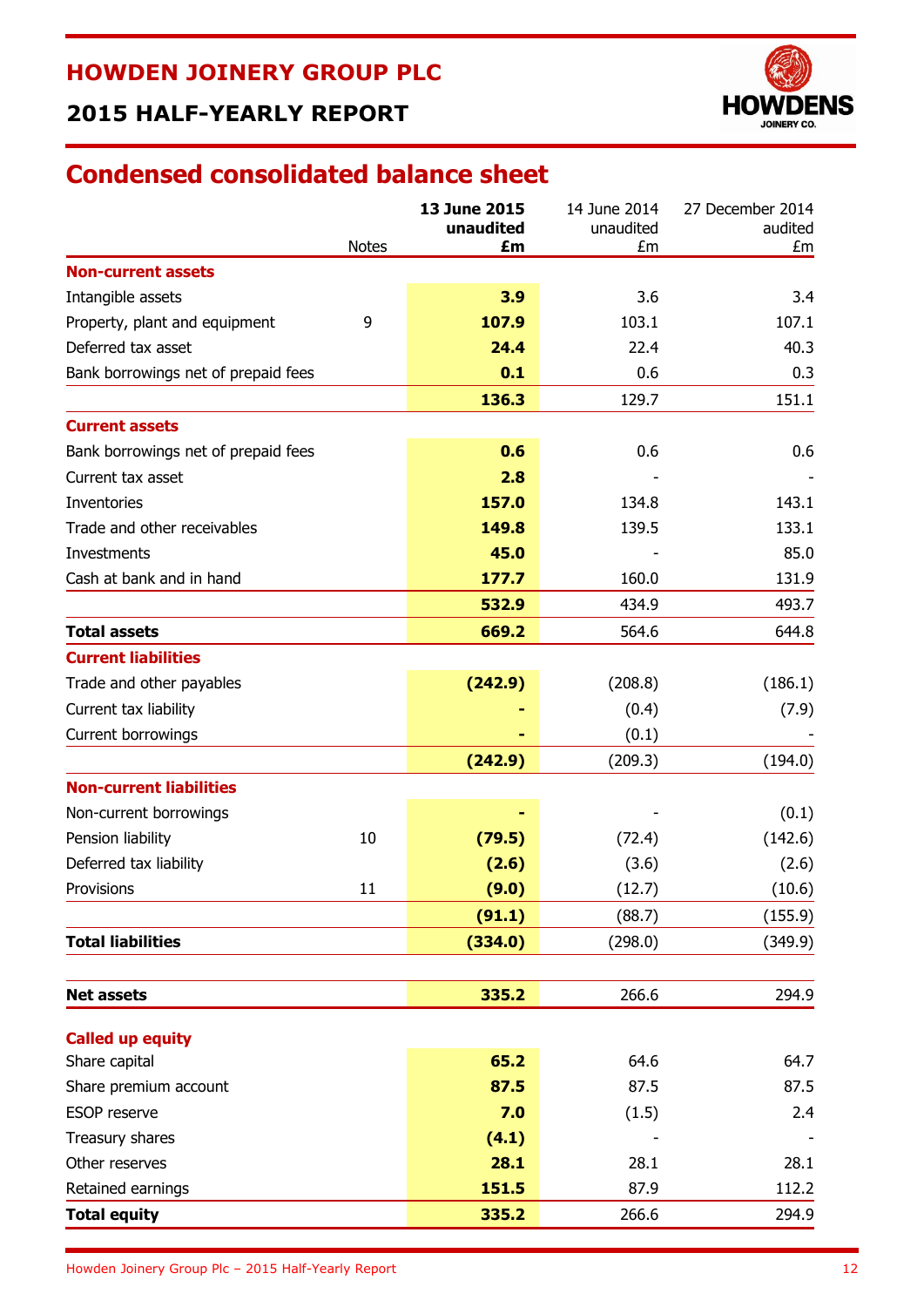# **2015 HALF-YEARLY REPORT**

# **Condensed consolidated statement of changes in equity**

|                                                        | <b>Share</b><br>capital<br>£m | <b>Share</b><br>premium<br>account<br>£m | <b>ESOP</b><br>reserve<br>£m | <b>Treasury</b><br>£m | <b>Other</b><br>shares reserves<br>£m | <b>Retained</b><br>earnings<br>£m | Total<br>£m |
|--------------------------------------------------------|-------------------------------|------------------------------------------|------------------------------|-----------------------|---------------------------------------|-----------------------------------|-------------|
| 24 weeks to 13 June 2015                               |                               |                                          |                              |                       |                                       |                                   |             |
| At 27 December 2014 - audited                          | 64.7                          | 87.5                                     | 2.4                          |                       | 28.1                                  | 112.2                             | 294.9       |
| Accumulated profit for the period                      |                               | ۰                                        | -                            | ۰                     | ۰                                     | 46.0                              | 46.0        |
| Dividend declared                                      |                               |                                          |                              |                       | ۰                                     | (42.0)                            | (42.0)      |
| Net actuarial gains on defined<br>benefit pension plan |                               |                                          |                              |                       |                                       | 35.4                              | 35.4        |
| Deferred tax on share schemes                          |                               |                                          |                              |                       | ۰                                     | (2.5)                             | (2.5)       |
| Current tax on share schemes                           |                               | ۰                                        |                              |                       | ۰                                     | 3.5                               | 3.5         |
| Currency translation differences                       |                               |                                          |                              |                       | ۰                                     | (0.6)                             | (0.6)       |
| Net movement in ESOP                                   |                               | ٠                                        | 4.6                          |                       |                                       | ٠                                 | 4.6         |
| Purchase of shares into treasury                       |                               |                                          |                              | (4.1)                 |                                       | ۰                                 | (4.1)       |
| Issue of new shares                                    | 0.5                           |                                          |                              |                       | ٠                                     | (0.5)                             |             |
| At 13 June 2015 - unaudited                            | 65.2                          | 87.5                                     | 7.0                          | (4.1)                 | 28.1                                  | 151.5                             | 335.2       |

During the current period, the Group issued 5,289,319 shares.

|                                                         | Share<br>capital<br>£m | Share<br>premium<br>account<br>£m | <b>ESOP</b><br>reserve<br>£m | Other<br>reserves<br>£m | Retained<br>earnings<br>£m | Total<br>£m |
|---------------------------------------------------------|------------------------|-----------------------------------|------------------------------|-------------------------|----------------------------|-------------|
| 24 weeks to 14 June 2014                                |                        |                                   |                              |                         |                            |             |
| At 28 December 2013 - audited                           | 64.3                   | 87.5                              | (6.3)                        | 28.1                    | 88.1                       | 261.7       |
| Accumulated profit for the period                       |                        |                                   | -                            | -                       | 52.1                       | 52.1        |
| Dividend declared                                       |                        |                                   |                              | ۰                       | (28.8)                     | (28.8)      |
| Net actuarial losses on defined<br>benefit pension plan |                        |                                   |                              |                         | (24.0)                     | (24.0)      |
| Deferred tax on share schemes                           |                        |                                   |                              |                         | (3.6)                      | (3.6)       |
| Current tax on share schemes                            |                        |                                   |                              |                         | 4.6                        | 4.6         |
| Currency translation differences                        |                        |                                   |                              |                         | (0.2)                      | (0.2)       |
| Net movement in ESOP                                    |                        |                                   | 4.8                          |                         |                            | 4.8         |
| Issue of new shares                                     | 0.3                    |                                   |                              |                         | (0.3)                      |             |
| At 14 June 2014 - unaudited                             | 64.6                   | 87.5                              | (1.5)                        | 28.1                    | 87.9                       | 266.6       |

During the period above, the Group issued 3,662,341 shares.

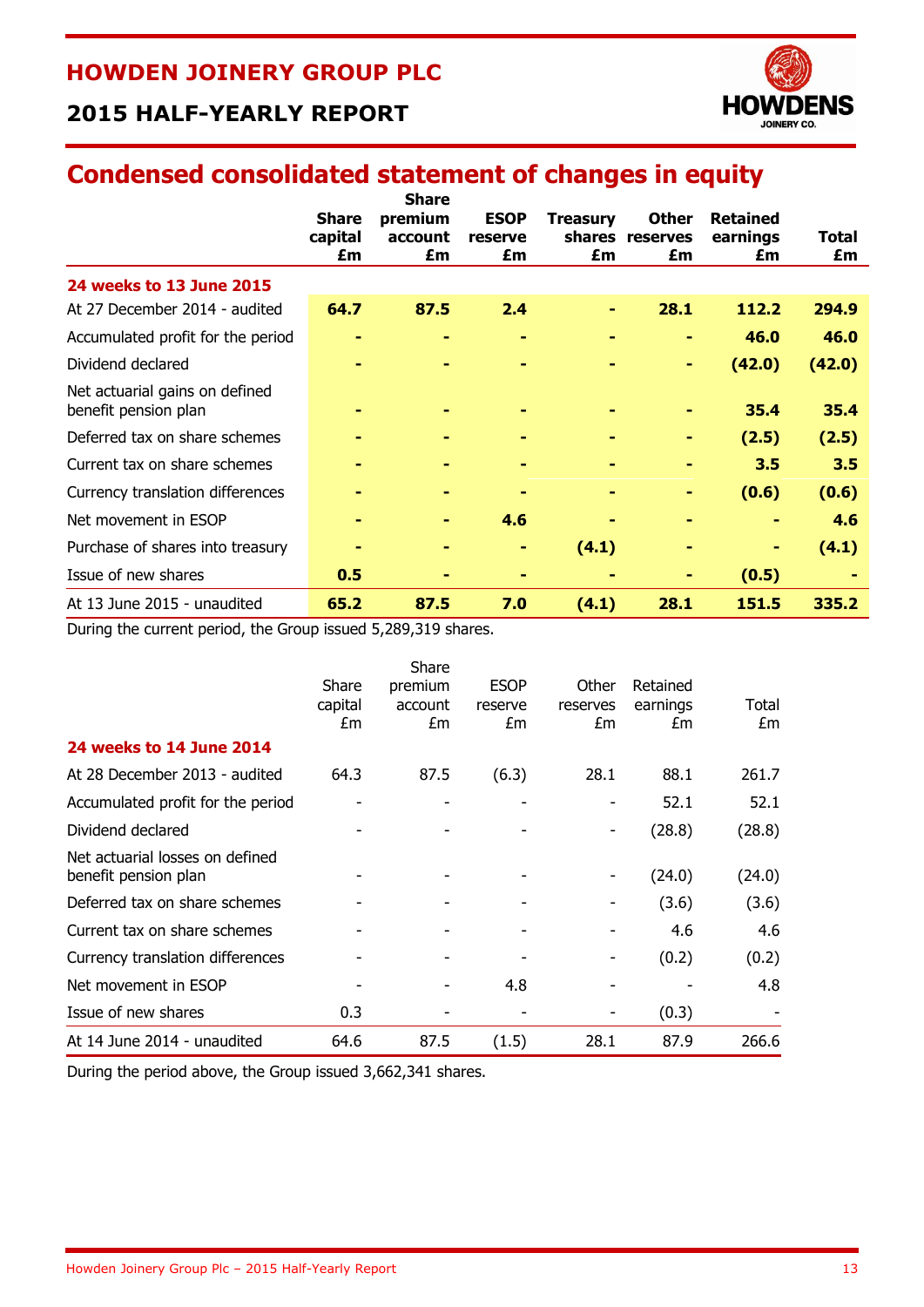# **2015 HALF-YEARLY REPORT**



# **Condensed consolidated statement of changes in equity continued**

|                                            |                         | <b>Share</b>       |                        |                          |                             |        |
|--------------------------------------------|-------------------------|--------------------|------------------------|--------------------------|-----------------------------|--------|
|                                            | <b>Share</b><br>capital | premium<br>account | <b>ESOP</b><br>reserve | <b>Other</b><br>reserves | <b>Retained</b><br>earnings | Total  |
|                                            | £m                      | £m                 | £m                     | £m                       | £m                          | £m     |
| 52 weeks to 27 December 2014               |                         |                    |                        |                          |                             |        |
| As at 28 December 2013 - audited           | 64.3                    | 87.5               | (6.3)                  | 28.1                     | 88.1                        | 261.7  |
| Accumulated profit for the period          | ۰                       | ۰                  |                        |                          | 157.8                       | 157.8  |
| Dividends declared and paid                |                         |                    |                        | ۰                        | (41.0)                      | (41.0) |
| Net actuarial loss on defined benefit plan |                         | ۰                  |                        | ۰                        | (95.7)                      | (95.7) |
| Deferred tax on pension contributions      |                         |                    |                        |                          | (6.3)                       | (6.3)  |
| Current tax on pension contributions       |                         | ۰                  |                        |                          | 6.8                         | 6.8    |
| Deferred tax on share schemes              |                         | ۰                  | ۰                      | ۰                        | (1.9)                       | (1.9)  |
| Current tax on share schemes               |                         |                    |                        |                          | 5.0                         | 5.0    |
| Currency translation differences           |                         |                    |                        |                          | (0.2)                       | (0.2)  |
| Net movement in ESOP                       |                         | ۰                  | 8.7                    |                          |                             | 8.7    |
| Issue of new shares                        | 0.4                     |                    |                        |                          | (0.4)                       |        |
| As at 27 December 2014 - audited           | 64.7                    | 87.5               | 2.4                    | 28.1                     | 112.2                       | 294.9  |

During the period above, the Group issued 3,759,135 shares.

.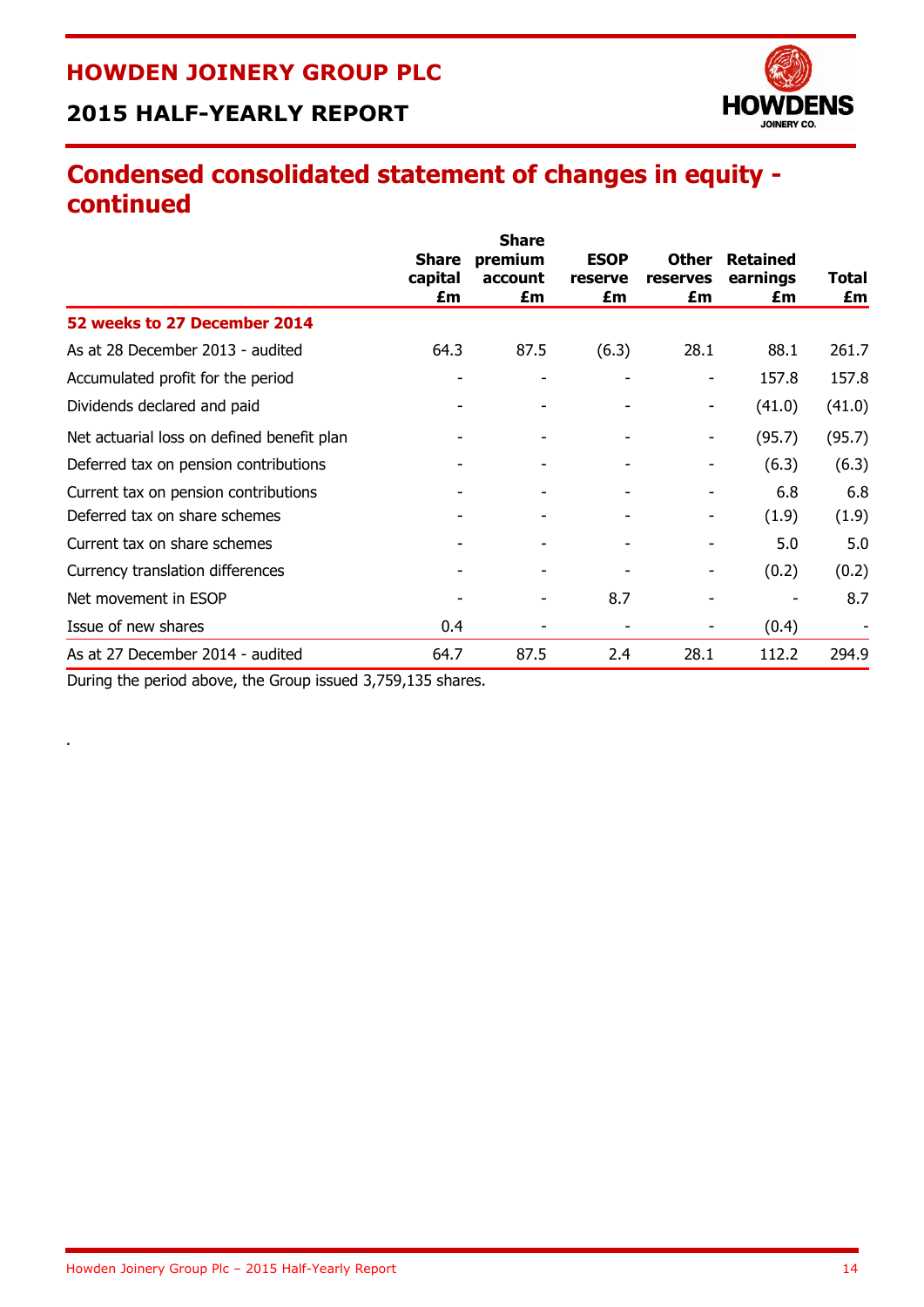# **2015 HALF-YEARLY REPORT**



# **Condensed consolidated cash flow statement**

|                                                                             | <b>Notes</b> | 24 weeks to<br>13 June 2015<br>unaudited<br>£m | 24 weeks to<br>unaudited<br>£m | 52 weeks to<br>14 June 2014 27 December 2014<br>audited<br>£m |
|-----------------------------------------------------------------------------|--------------|------------------------------------------------|--------------------------------|---------------------------------------------------------------|
| Group operating profit before tax and interest:                             |              |                                                |                                |                                                               |
| continuing operations                                                       |              | 60.9                                           | 57.6                           | 189.8                                                         |
| discontinued operations                                                     |              |                                                | (1.7)                          | (2.1)                                                         |
|                                                                             |              | 60.9                                           | 55.9                           | 187.7                                                         |
| <b>Adjustments for:</b>                                                     |              |                                                |                                |                                                               |
| Depreciation and amortisation included in operating<br>profit               |              | 9.4                                            | 9.4                            | 20.8                                                          |
| Share-based payments charge                                                 |              | 3.8                                            | 3.1                            | 6.4                                                           |
| Loss on disposal of property, plant and equipment,<br>and intangible assets |              | 0.8                                            | 0.1                            | 0.4                                                           |
| Exceptional items (before tax)                                              |              |                                                | 1.7                            | 2.1                                                           |
| Operating cash flows before movements in<br>working capital                 |              | 74.9                                           | 70.2                           | 217.4                                                         |
| <b>Movements in working capital and exceptional</b><br>items                |              |                                                |                                |                                                               |
| Increase in stock                                                           |              | (13.9)                                         | (11.4)                         | (19.7)                                                        |
| Increase in trade and other receivables                                     |              | (16.7)                                         | (17.1)                         | (10.7)                                                        |
| Increase in trade and other payables and provisions                         |              | 12.6                                           | 20.4                           | 23.9                                                          |
| Difference between pensions operating charge and<br>cash paid               |              | (20.8)                                         | (12.6)                         | (32.8)                                                        |
|                                                                             |              | (38.8)                                         | (20.7)                         | (39.3)                                                        |
| Cash generated from operations                                              |              | 36.0                                           | 49.5                           | 178.1                                                         |
| Tax paid                                                                    |              | (15.8)                                         | (13.9)                         | (30.3)                                                        |
| Net cash flows from operating activities                                    |              | 20.3                                           | 35.6                           | 147.8                                                         |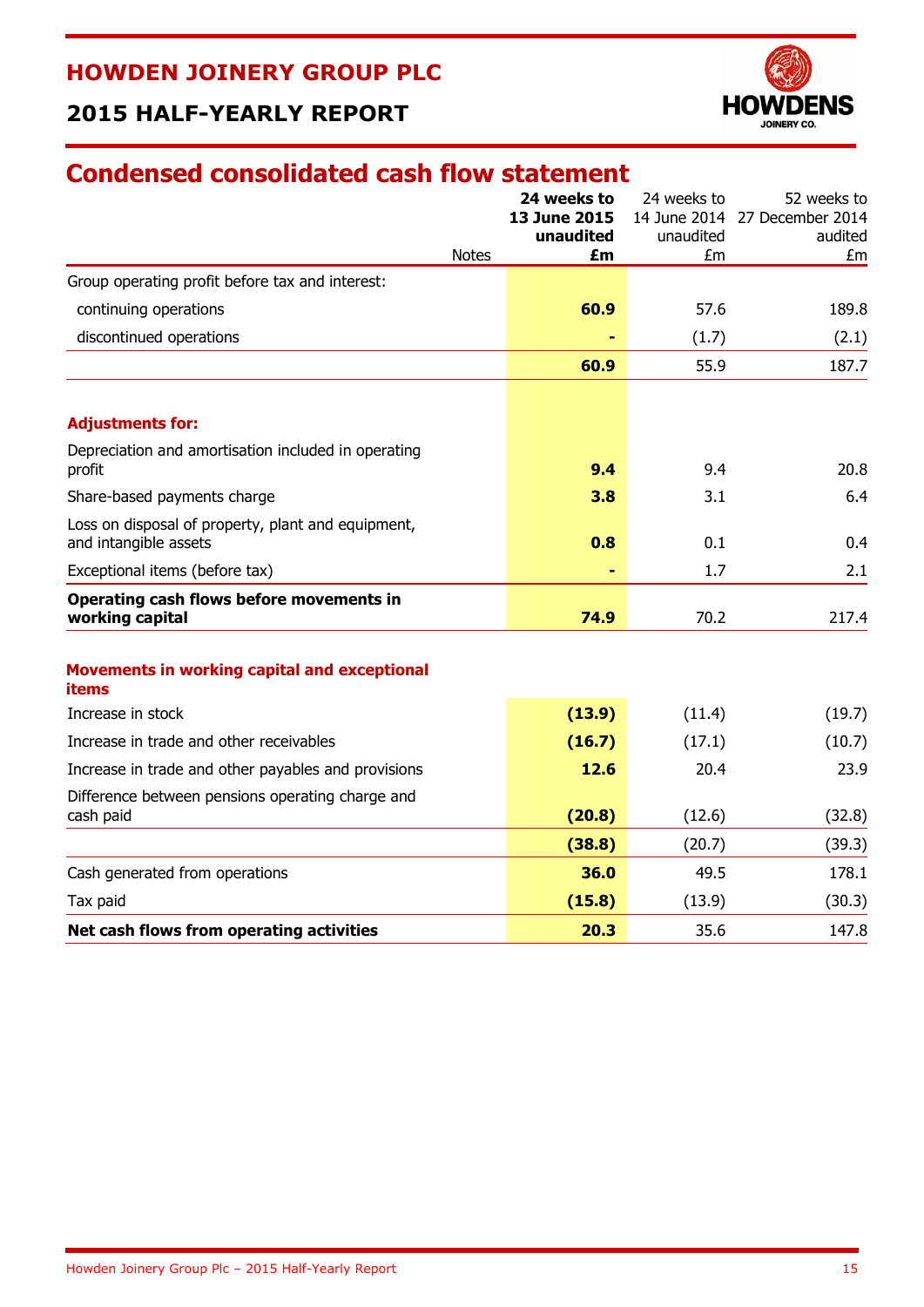# **2015 HALF-YEARLY REPORT**

# **Condensed consolidated cash flow statement - continued**

|                                                                               |              | 24 weeks to<br><b>13 June 2015</b><br>unaudited | 24 weeks to<br>unaudited | 52 weeks to<br>14 June 2014 27 December 2014<br>audited |
|-------------------------------------------------------------------------------|--------------|-------------------------------------------------|--------------------------|---------------------------------------------------------|
|                                                                               | <b>Notes</b> | £m                                              | £m                       | £m                                                      |
| Net cash flows from operating activities                                      |              | 20.3                                            | 35.6                     | 147.8                                                   |
| <b>Cash flows used in investing activities</b>                                |              |                                                 |                          |                                                         |
| Payments to acquire property, plant and equipment,<br>and intangible assets   |              | (11.7)                                          | (17.2)                   | (32.8)                                                  |
| Receipts from sale of property, plant and equipment,<br>and intangible assets |              |                                                 | 0.2                      | 0.6                                                     |
| Interest received                                                             |              | 0.3                                             | 0.2                      | 0.3                                                     |
| Net cash used in investing activities                                         |              | (11.4)                                          | (16.8)                   | (31.9)                                                  |
| <b>Cash flows used in financing activities</b>                                |              |                                                 |                          |                                                         |
| Interest paid                                                                 |              |                                                 |                          | (0.1)                                                   |
| Receipts from release of shares from share trust                              |              | 0.8                                             | 1.7                      | 2.3                                                     |
| Payments to acquire own shares                                                |              | (4.1)                                           |                          |                                                         |
| Decrease/(increase) in prepaid fees and loans                                 |              | 0.2                                             | (0.2)                    | 0.1                                                     |
| Dividends paid to Group shareholders                                          | 8            |                                                 |                          | (41.0)                                                  |
| Net cash (used in)/from/ financing activities                                 |              | (3.1)                                           | 1.5                      | (38.7)                                                  |
| Net increase in cash and cash equivalents                                     |              | 5.8                                             | 20.3                     | 77.2                                                    |
| Cash and cash equivalents at beginning of period                              | 13           | 216.9                                           | 139.7                    | 139.7                                                   |
| Cash and cash equivalents at end of period                                    | 13           | 222.7                                           | 160.0                    | 216.9                                                   |

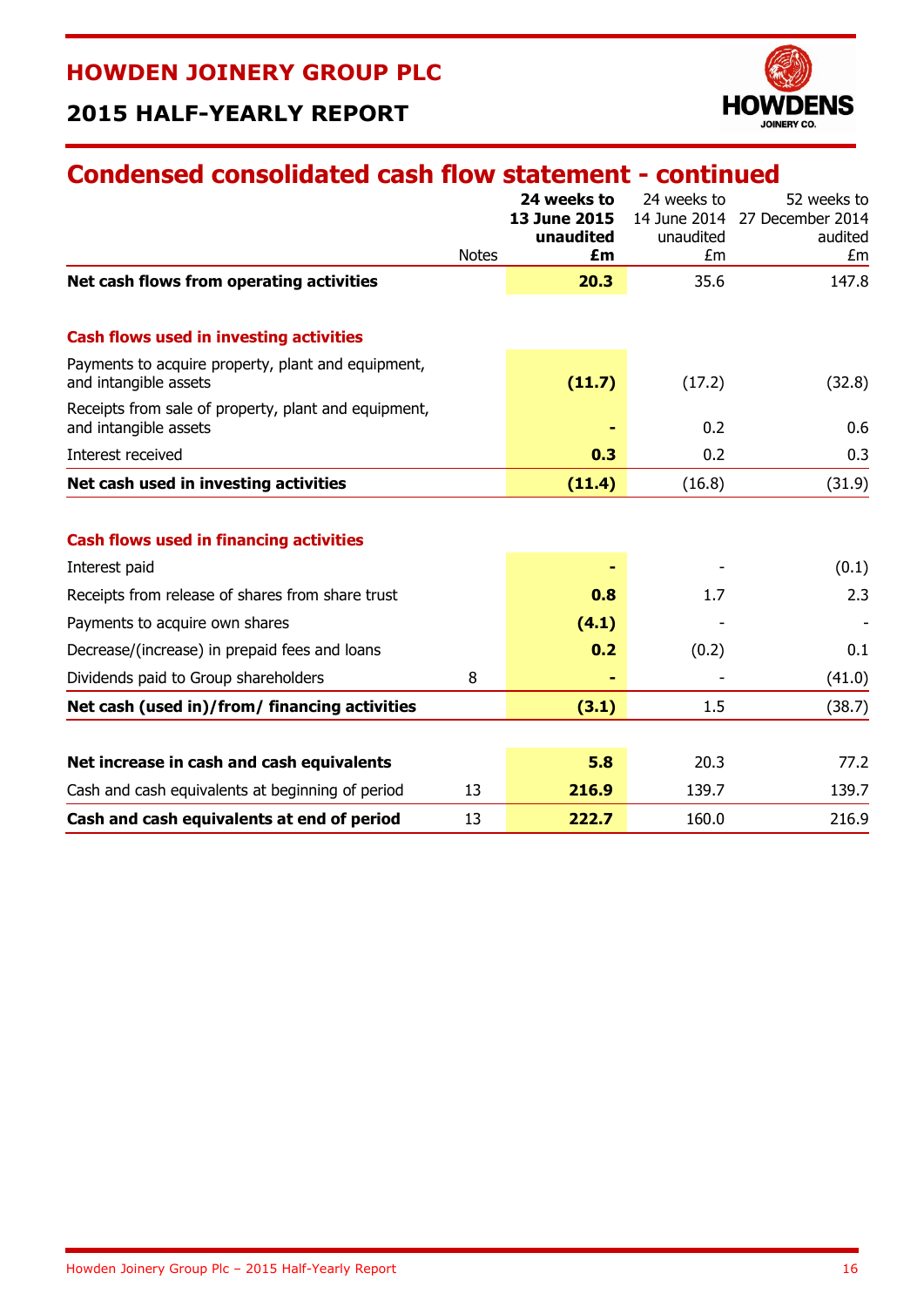# **2015 HALF-YEARLY REPORT**



#### **NOTES TO THE CONDENSED FINANCIAL STATEMENTS**

#### **1 General information**

The results for the 24 week periods ended 13 June 2015 and 14 June 2014 are unaudited but have been reviewed by the Group's auditor, whose report on the current period forms part of this document. The information for the 52 week period ended 27 December 2014 does not constitute statutory accounts as defined in section 434 of the Companies Act 2006. A copy of the statutory accounts for that period has been delivered to the Registrar of Companies and is available via the Group's website at www.howdenjoinerygroupplc.com. The auditor's report on those accounts was not qualified or modified, did not draw attention to any matters by way of emphasis and did not contain statements under section 498(2) or (3) of the Companies Act 2006.

#### **2 Accounting policies**

The annual financial statements of Howden Joinery Group Plc are prepared in accordance with IFRSs as adopted by the European Union. The condensed set of financial statements included in this half-yearly financial report has been prepared in accordance with International Accounting Standard 34 "Interim Financial Reporting", as adopted by the European Union.

#### **Basis of preparation**

The Group's business activities, together with the factors likely to affect its future development, performance and position, are set out on pages 4 to 7, which include a summary of the Group's financial position, its cash flows and borrowing facilities, and a discussion of why the directors consider that the going concern basis is appropriate.

The same accounting policies, presentation methods and methods of computation are followed in the condensed set of financial statements as applied in the Group's latest annual audited financial statements, except that the taxation charge for the half-year is calculated by applying the annual estimated effective tax rate to the profit for the period.

#### **3 Segmental results**

#### **Basis of segmentation**

Information reported to the Group's Chief Executive is focussed on one operating segment, Howden Joinery. Thus, the information required in respect of segmental disclosure can all be found in the condensed consolidated income statement and condensed consolidated balance sheet.

#### **4 Seasonality of revenue**

Howden Joinery sales are more heavily weighted to the second half of the financial year. This partly reflects the fact that there are 24 weeks in the first half of the financial year and 28 weeks in the second half. It also reflects sales in the peak October trading period. In the last two financial years, approximately 60% of sales have been in the second half of the year.

#### **5 Write down of inventories**

During the period, the Group has recognised a net charge of  $£1.3m$  in respect of writing inventories down to their net realisable value (24 weeks to 14 June 2014 – net charge of £1.5m, 52 weeks to 27 December 2014 – net charge of £4.5m).

#### **6 Tax**

Tax for the 24 weeks to 13 June 2015 is charged at 22.3% (24 weeks to 14 June 2014: 5.9% on total operations, 26.0% excluding discontinued operations), representing the tax effects of discrete items arising in the period, together with the best estimate of the average effective tax rate expected for the full year applied to the pre-tax income of the 24 week period.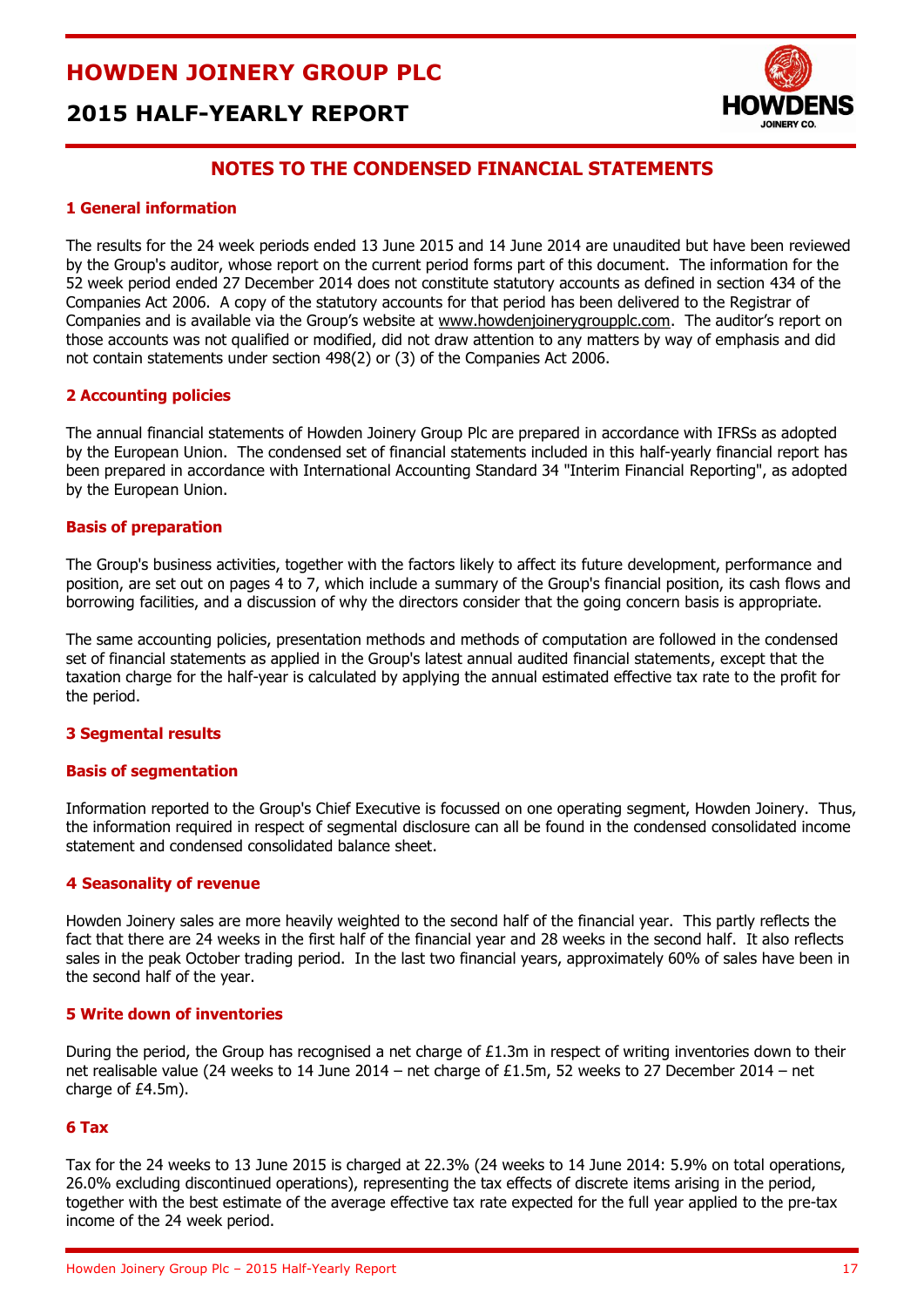# **2015 HALF-YEARLY REPORT**



#### **7 Earnings per share**

|                                             | 24 weeks to 13 June 2015<br>unaudited |                                                 |                                   |                          | 24 weeks to 14 June 2014<br>unaudited           |                            |                | 52 weeks to 27 December 2014<br>audited         |                       |  |
|---------------------------------------------|---------------------------------------|-------------------------------------------------|-----------------------------------|--------------------------|-------------------------------------------------|----------------------------|----------------|-------------------------------------------------|-----------------------|--|
|                                             | <b>Earnings</b><br>£m                 | Weighted<br>average<br>number<br>of shares<br>m | <b>Earnings</b><br>per share<br>p | Earnings<br>£m           | Weighted<br>average<br>number<br>of shares<br>m | Earnings<br>per share<br>р | Earnings<br>£m | Weighted<br>average<br>number<br>of shares<br>m | Earnings<br>per share |  |
| From continuing operations                  |                                       |                                                 |                                   |                          |                                                 |                            |                |                                                 | p                     |  |
| Basic earnings per share                    | 46.0                                  | 643.4                                           | 7.1                               | 42.3                     | 639.7                                           | 6.6                        | 148.7          | 640.7                                           | 23.2                  |  |
| Effect of dilutive share options            |                                       | 1.5                                             | $\blacksquare$                    | $\overline{\phantom{a}}$ | 1.4                                             | $\overline{\phantom{a}}$   |                | 6.2                                             | (0.2)                 |  |
| Diluted earnings per share                  | 46.0                                  | 644.9                                           | 7.1                               | 42.3                     | 641.1                                           | 6.6                        | 148.7          | 646.9                                           | 23.0                  |  |
| <b>From discontinued operations</b>         |                                       |                                                 |                                   |                          |                                                 |                            |                |                                                 |                       |  |
| Basic earnings per share                    |                                       |                                                 |                                   | 9.8                      | 639.7                                           | 1.5                        | 9.1            | 640.7                                           | 1.4                   |  |
| Effect of dilutive share options            |                                       |                                                 |                                   |                          | 1.4                                             | $\overline{\phantom{a}}$   |                | 6.2                                             |                       |  |
| Diluted earnings per share                  |                                       |                                                 |                                   | 9.8                      | 641.1                                           | 1.5                        | 9.1            | 646.9                                           | 1.4                   |  |
| From continuing and discontinued operations |                                       |                                                 |                                   |                          |                                                 |                            |                |                                                 |                       |  |
| Basic earnings per share                    | 46.0                                  | 643.4                                           | 7.1                               | 52.1                     | 639.7                                           | 8.1                        | 157.8          | 640.7                                           | 24.6                  |  |
| Effect of dilutive share options            |                                       | 1.5                                             | ٠                                 |                          | 1.4                                             | $\overline{\phantom{a}}$   |                | 6.2                                             | (0.2)                 |  |
| Diluted earnings per share                  | 46.0                                  | 644.9                                           | 7.1                               | 52.1                     | 641.1                                           | 8.1                        | 157.8          | 646.9                                           | 24.4                  |  |

There were no discontinued operations in the first half of 2015.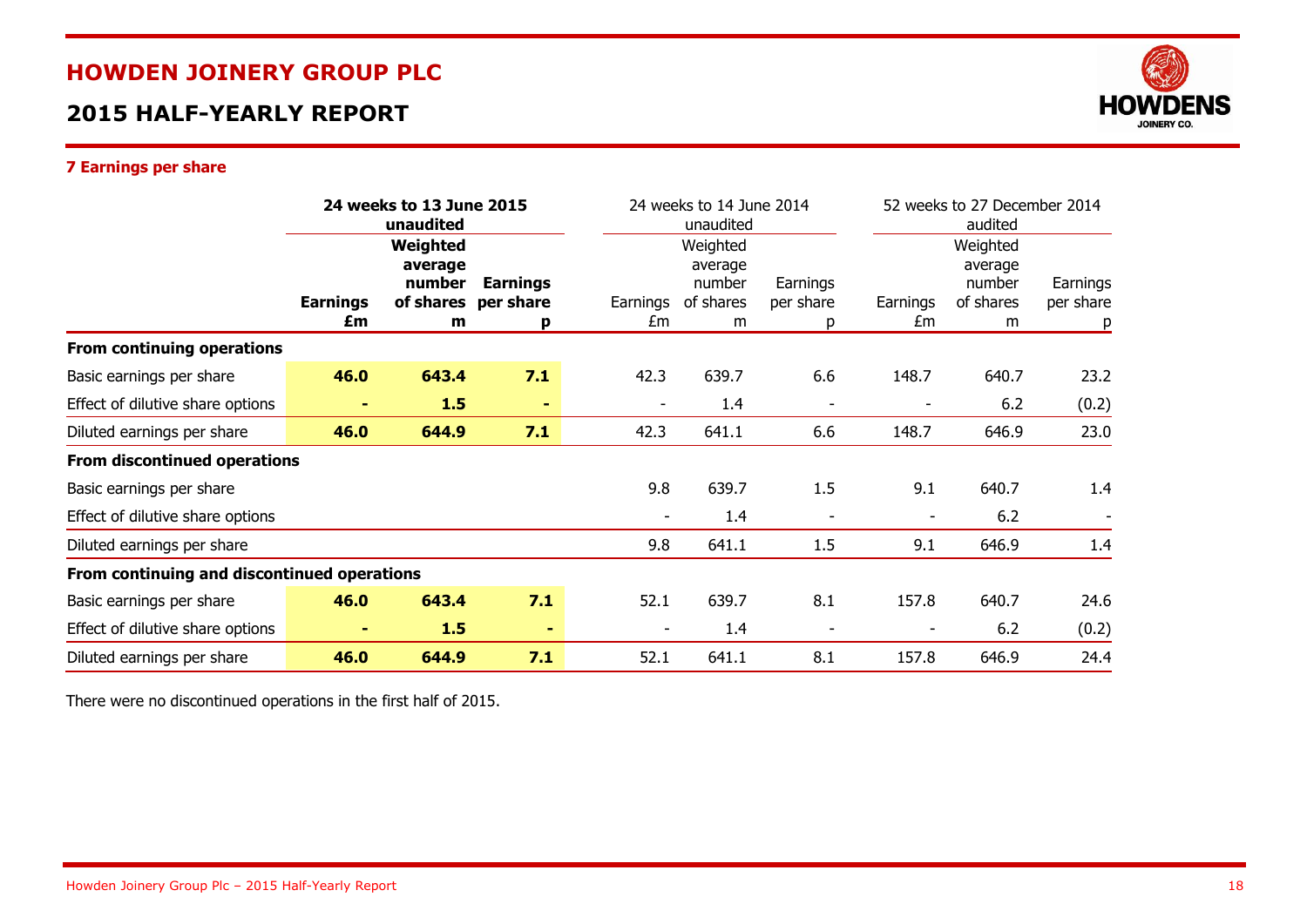# **2015 HALF-YEARLY REPORT**



#### **8 Dividends**

#### **Amounts recognised as distributions to equity holders in the period**

|                                                                       | 24 weeks to<br><b>13 June 2015</b><br>unaudited<br>£m | 24 weeks to<br>unaudited<br>£m | 52 weeks to<br>14 June 2014 27 December 2014<br>audited<br>£m |
|-----------------------------------------------------------------------|-------------------------------------------------------|--------------------------------|---------------------------------------------------------------|
|                                                                       |                                                       |                                |                                                               |
| Final dividend for the 52 weeks to 27 December 2014 -<br>6.5p/share   | 42.0                                                  |                                |                                                               |
| Final dividend for the 52 weeks to 28 December 2013 -<br>4.5p/share   |                                                       | 28.8                           | 28.8                                                          |
| Interim dividend for the 52 weeks to 27 December 2014 -<br>1.9p/share | ۰                                                     |                                | 12.2                                                          |
|                                                                       | 42.0                                                  | 28.8                           | 41.0                                                          |

No dividends were paid in the current period or the 24 weeks to 14 June 2014. The final dividend for the 52 weeks to 27 December 2014 (6.5p per share) was approved at the 2015 AGM in May 2015 and was paid on 19 June 2015. The final dividend for the 52 weeks to 28 December 2013 (4.5p per share) was approved at the 2014 AGM in May 2014 and was paid on 20 June 2014. The interim dividend for the 52 weeks to 27 December 2014 (1.9p per share) was paid on 21 November 2014.

#### **Proposed dividends**

On 22 July 2015, the Board approved the payment of an interim dividend of 2.8p per share, to be paid on 20 November 2015 to ordinary shareholders on the register on 23 October 2015.

|                                                                                           | 24 weeks to<br><b>13 June 2015</b><br>unaudited<br>£m | 24 weeks to<br>14 June 2014<br>unaudited<br>£m | 52 weeks to<br>27 December 2014<br>audited<br>£m |
|-------------------------------------------------------------------------------------------|-------------------------------------------------------|------------------------------------------------|--------------------------------------------------|
| Proposed interim dividend for the 52 weeks<br>to 26 December 2015 - $(2.8p/\text{share})$ | 18.1                                                  |                                                |                                                  |
| Proposed interim dividend for the 52 weeks<br>to 27 December 2014 - $(1.9p/\text{share})$ |                                                       | 12.2                                           |                                                  |
| Proposed final dividend for the 52 weeks to<br>27 December 2014 - (6.5p/share)            |                                                       |                                                | 41.6                                             |

#### **9 Property, plant and equipment**

During the period, the Group made additions of £11.6m to property, plant and equipment (24 weeks to 14 June 2014 - £17.2m; 52 weeks to 27 December 2014 - £31.6m). It also disposed of property, plant and equipment with a net book value of £0.8m (24 weeks to 14 June 2014 - £0.3m; 52 weeks to 27 December 2014 - £0.8m) for proceeds of £nil (24 weeks to 14 June 2014 - £0.2m; 52 weeks to 27 December 2014 - £0.3m).

There are non-cancellable commitments to purchase property, plant and equipment of £8.5m at the current period end (24 weeks to 14 June 2014 - £4.9m; 52 weeks to 27 December 2014 - £4.3m).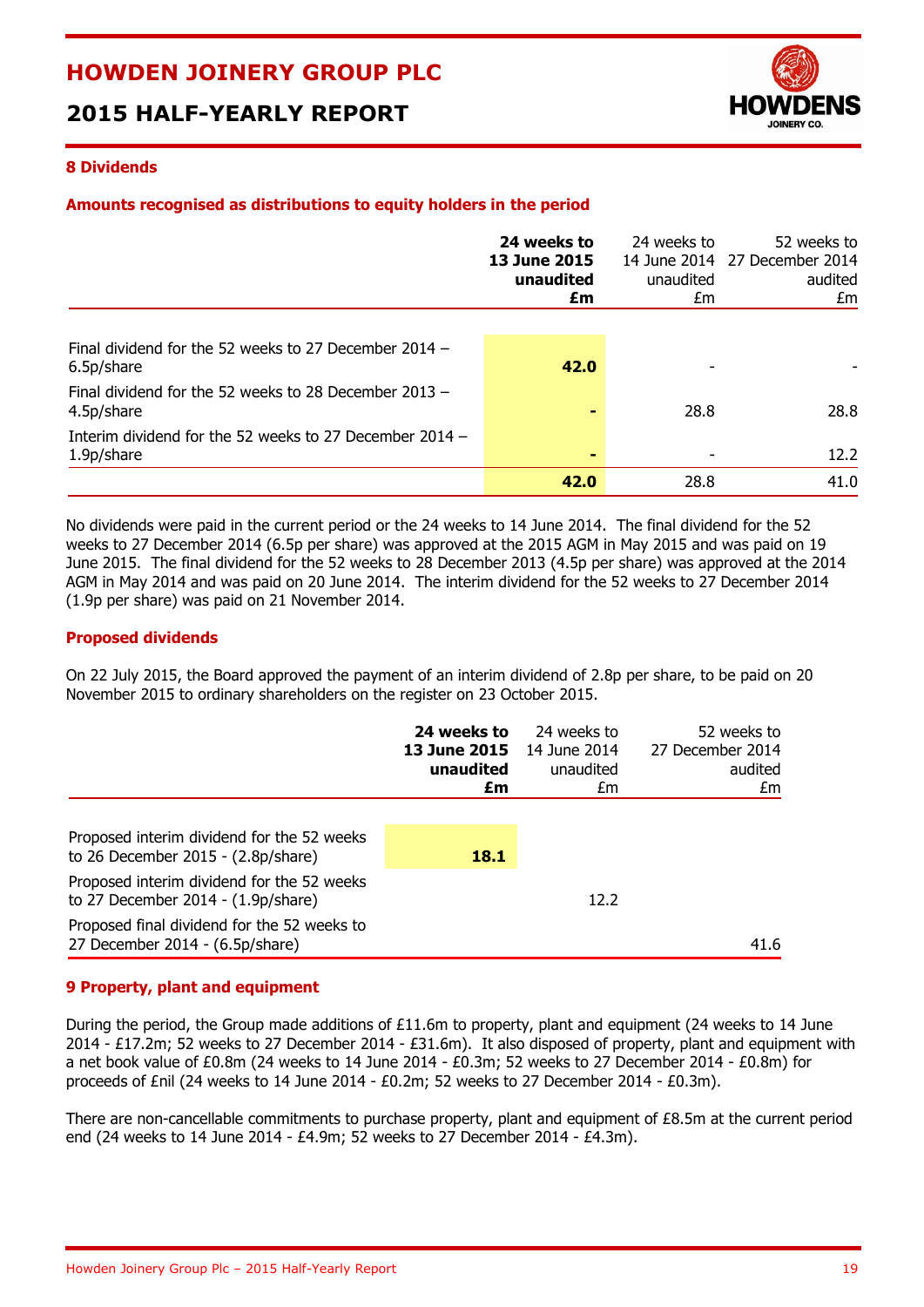# **2015 HALF-YEARLY REPORT**



### **10 Retirement benefit obligations**

#### **(a) Total amounts charged in respect of pensions in the period**

|                                                                                                                   | 24 weeks to<br>13 June 2015<br>unaudited<br>£m | 24 weeks to<br>14 June 2014<br>unaudited<br>£m | 52 weeks to<br>27 December 2014<br>audited<br>£m |
|-------------------------------------------------------------------------------------------------------------------|------------------------------------------------|------------------------------------------------|--------------------------------------------------|
| <b>Charged to the income statement</b>                                                                            |                                                |                                                |                                                  |
| Defined benefit plan - current service cost                                                                       | (7.5)                                          | (5.8)                                          | (12.4)                                           |
| Defined benefit plan $-$ administration costs                                                                     | (0.7)                                          | (0.7)                                          | (1.7)                                            |
| Defined benefit plan - total operating charge                                                                     | (8.2)                                          | (6.5)                                          | (14.1)                                           |
| Defined benefit plan - net finance charge                                                                         | (1.9)                                          | (0.7)                                          | (1.5)                                            |
| Defined contribution plans - total operating charge                                                               | (1.7)                                          | (1.4)                                          | (3.5)                                            |
| French post-employment benefits                                                                                   |                                                |                                                | (0.2)                                            |
| Total net amount charged to profit before tax                                                                     | (11.8)                                         | (8.6)                                          | (19.3)                                           |
| <b>Charged/(credited) to equity</b><br>Defined benefit scheme $-$ actuarial gains/(losses) net of<br>deferred tax | 35.4                                           | (24.0)                                         | (95.7)                                           |

#### **(b) Other information – defined benefit pension plan**

#### **Key assumptions used in the valuation of the plan**

|                                                                                 | 24 weeks to<br>13 June 2015<br>unaudited<br>% | 24 weeks to<br>14 June 2014<br>unaudited<br>$\%$ | 52 weeks to<br>27 December 2014<br>audited<br>% |
|---------------------------------------------------------------------------------|-----------------------------------------------|--------------------------------------------------|-------------------------------------------------|
| Rate of increase of pensions in deferment capped at lower of<br>CPI and 5%      | 2.25                                          | 2.50                                             | 2.15                                            |
| Rate of CARE revaluation capped at lower of RPI and 3%                          | 2.50                                          | 2.60                                             | 2.45                                            |
| Rate of increase of pensions in payment:                                        |                                               |                                                  |                                                 |
| pensions with increases capped at the lower of CPI and 5%                       | 2.55                                          | 2.60                                             | 2.45                                            |
| pensions with increases capped at the lower of CPI and<br>5%, with a 3% minimum | 3.55                                          | 3.60                                             | 3.55                                            |
| pensions with increases capped at the lower of RPI and<br>2.5%                  | 2.30                                          | 2.30                                             | 2.25                                            |
| Rate of increase in salaries                                                    | 4.55                                          | 4.60                                             | 4.45                                            |
| Inflation assumption - RPI                                                      | 3.55                                          | 3.60                                             | 3.45                                            |
| Inflation assumption - CPI                                                      | 2.55                                          | 2.60                                             | 2.45                                            |
| Discount rate                                                                   | 3.70                                          | 4.45                                             | 3.50                                            |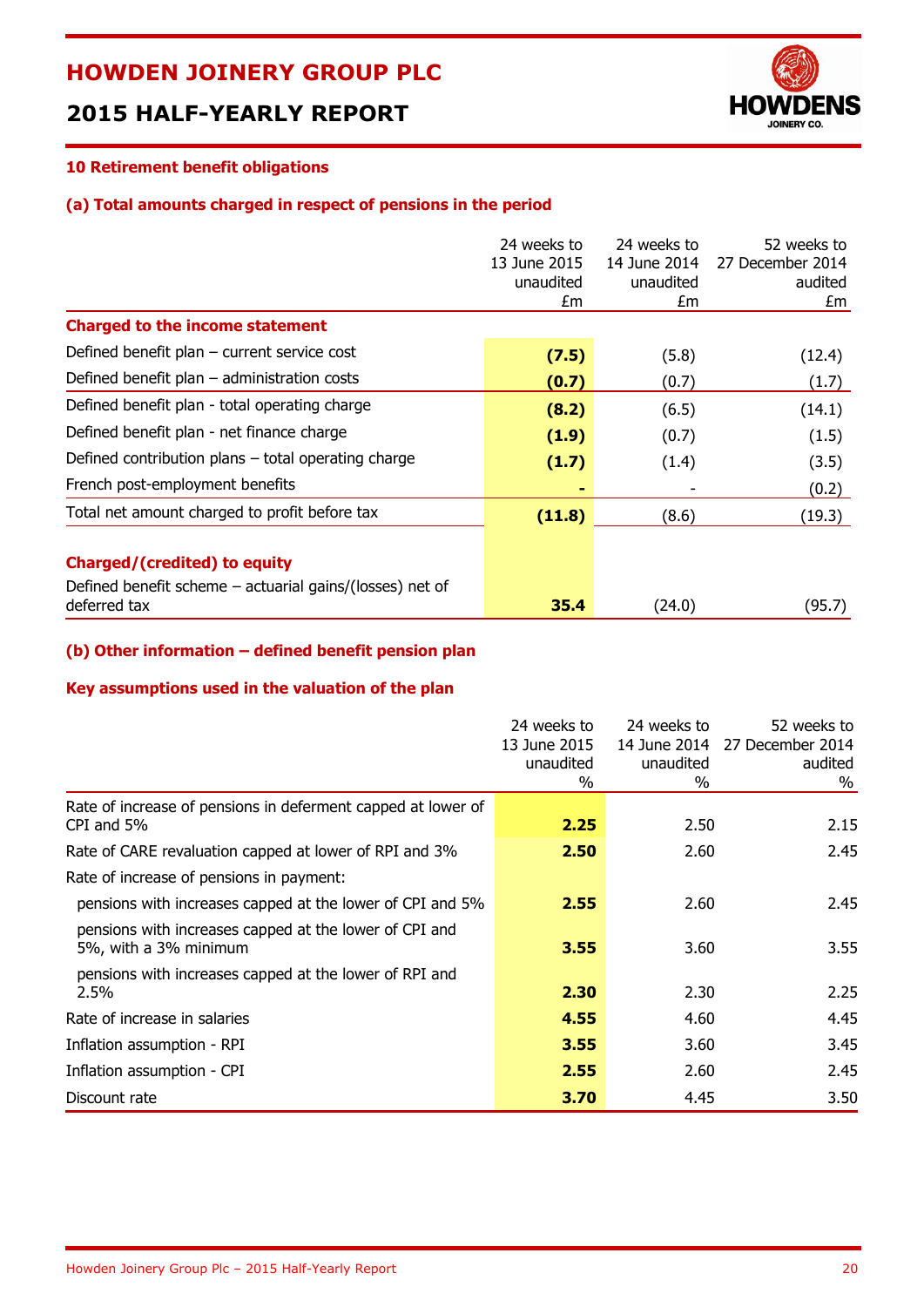# **2015 HALF-YEARLY REPORT**



#### **Balance sheet**

Movements in the deficit during the period are as follows:

|                                                | 24 weeks to<br>13 June 2015<br>unaudited<br>£m | 24 weeks to<br>unaudited<br>£m | 52 weeks to<br>14 June 2014 27 December 2014<br>audited<br>£m |
|------------------------------------------------|------------------------------------------------|--------------------------------|---------------------------------------------------------------|
| Deficit at start of period                     | (142.6)                                        | (54.3)                         | (54.3)                                                        |
| Current service cost                           | (7.5)                                          | (5.8)                          | (12.4)                                                        |
| Administration cost                            | (0.7)                                          | (0.7)                          | (1.7)                                                         |
| Employer contributions                         | 29.0                                           | 19.1                           | 46.9                                                          |
| Other finance charge                           | (1.9)                                          | (0.7)                          | (1.5)                                                         |
| Actuarial gains/(losses) gross of deferred tax | 44.2                                           | (30.0)                         | (119.6)                                                       |
| Deficit at end of period                       | (79.5)                                         | (72.4)                         | (142.6)                                                       |

#### **Statement of comprehensive income**

Amounts taken to equity via the statement of comprehensive income in respect of the Group's defined benefit plan are shown below.

|                                              | 24 weeks to<br><b>13 June 2015</b><br>unaudited<br>£m | 24 weeks to<br>unaudited<br>£m | 52 weeks to<br>14 June 2014 27 December 2014<br>audited<br>£m |
|----------------------------------------------|-------------------------------------------------------|--------------------------------|---------------------------------------------------------------|
| Actuarial gain on plan assets                | <b>10.8</b>                                           | 19.1                           | 80.9                                                          |
| Actuarial gains/(losses) on plan liabilities | 33.4                                                  | (49.1)                         | (200.5)                                                       |
| Total actuarial gains/(losses) before tax    | 44.2                                                  | (30.0)                         | (119.6)                                                       |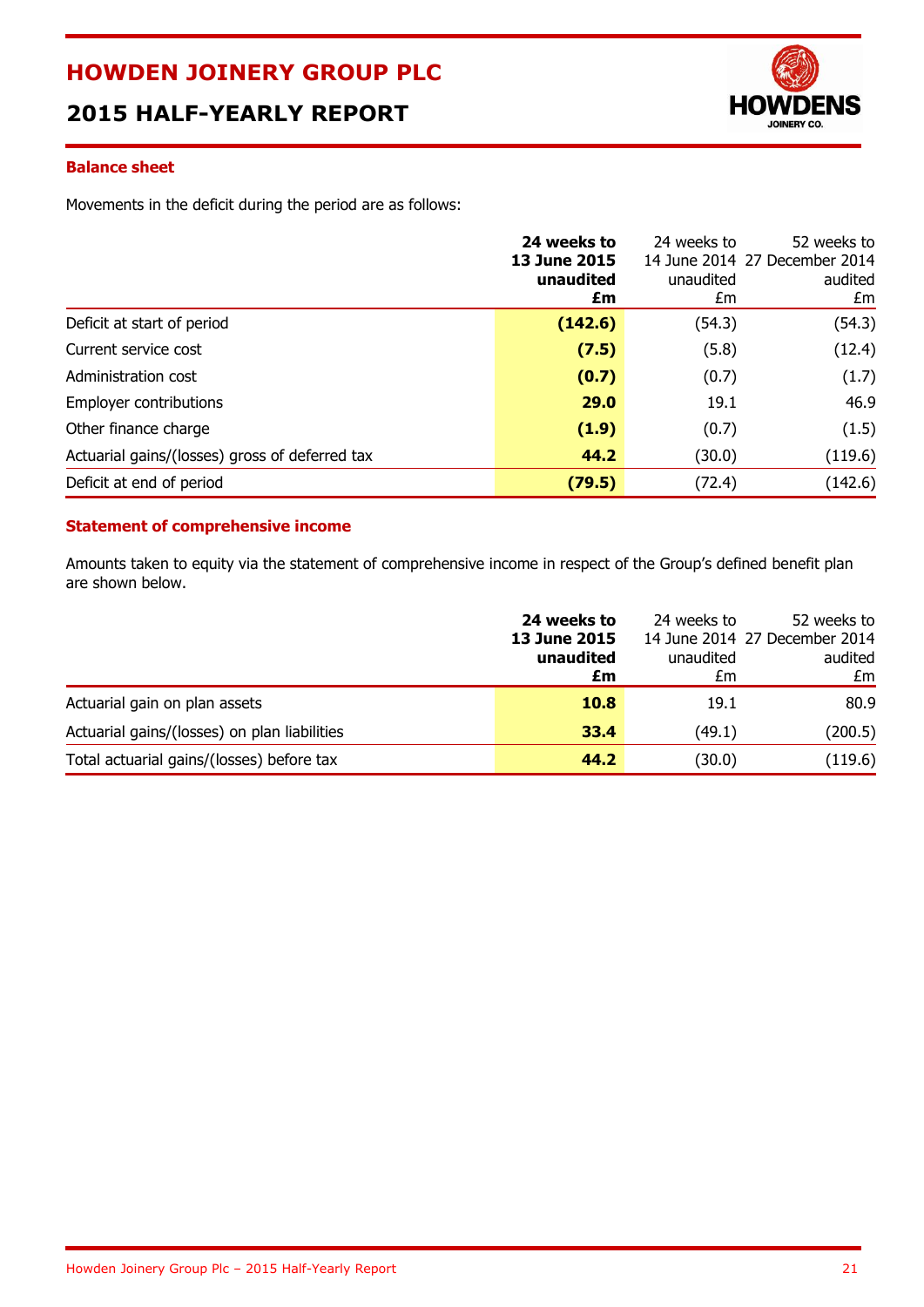# **2015 HALF-YEARLY REPORT**



#### **11 Provisions**

|                               | French post-<br>retirement |                       |                       |             |  |
|-------------------------------|----------------------------|-----------------------|-----------------------|-------------|--|
|                               | <b>Property</b><br>£m      | <b>Warranty</b><br>£m | <b>benefits</b><br>£m | Total<br>£m |  |
| At 27 December 2014 - audited | 6.8                        | 3.6                   | 0.2                   | 10.6        |  |
| Created in the period         | 0.6                        | 1.8                   |                       | 2.4         |  |
| Utilised in the period        | (0.9)                      | (1.6)                 |                       | (2.5)       |  |
| Released in the period        | (1.5)                      |                       |                       | (1.5)       |  |
| At 13 June 2015 - unaudited   | 5.0                        | 3.8                   | 0.2                   | 9.0         |  |

#### **Property provision**

The property provision covers two main area: (i) onerous leases on any non-trading leased properties, and (ii) obligations to make dilapidations payments to landlords of leased properties.

There is a discussion of the main sources of estimation and uncertainty which apply to this provision at note 3 to the Group's 2014 Annual Report & Accounts. The amount of the expected future cash flows has been adjusted to reflect the expected range of possibilities.

The timing of outflows from the provision is variable, and is dependent on property lease expiry dates, on opportunities to surrender leases, and on the timing of dilapidations assessments and works.

#### **Warranty provision**

The warranty provision relates to amounts due in respect of product warranties. As products are sold, the Group makes provision for claims under warranties. As claims are made, the Group utilises the provision and then uses this historical data to periodically revise the basis on which it makes further provision.

#### **12 Related party transactions**

There have been no changes to related party arrangements or transactions as reported in the 2014 Annual Report and Accounts.

Transactions between Group companies, which are related parties, have been eliminated on consolidation and are therefore not disclosed. Other transactions which fall to be treated as related party transactions are: those relating to the remuneration of key management personnel, which are not disclosed in the Half-Yearly Report and which will be disclosed in the Group's next Annual Report and Accounts; in addition, transactions between the Group and the Group's defined benefit pension plan, which are disclosed in Note 10.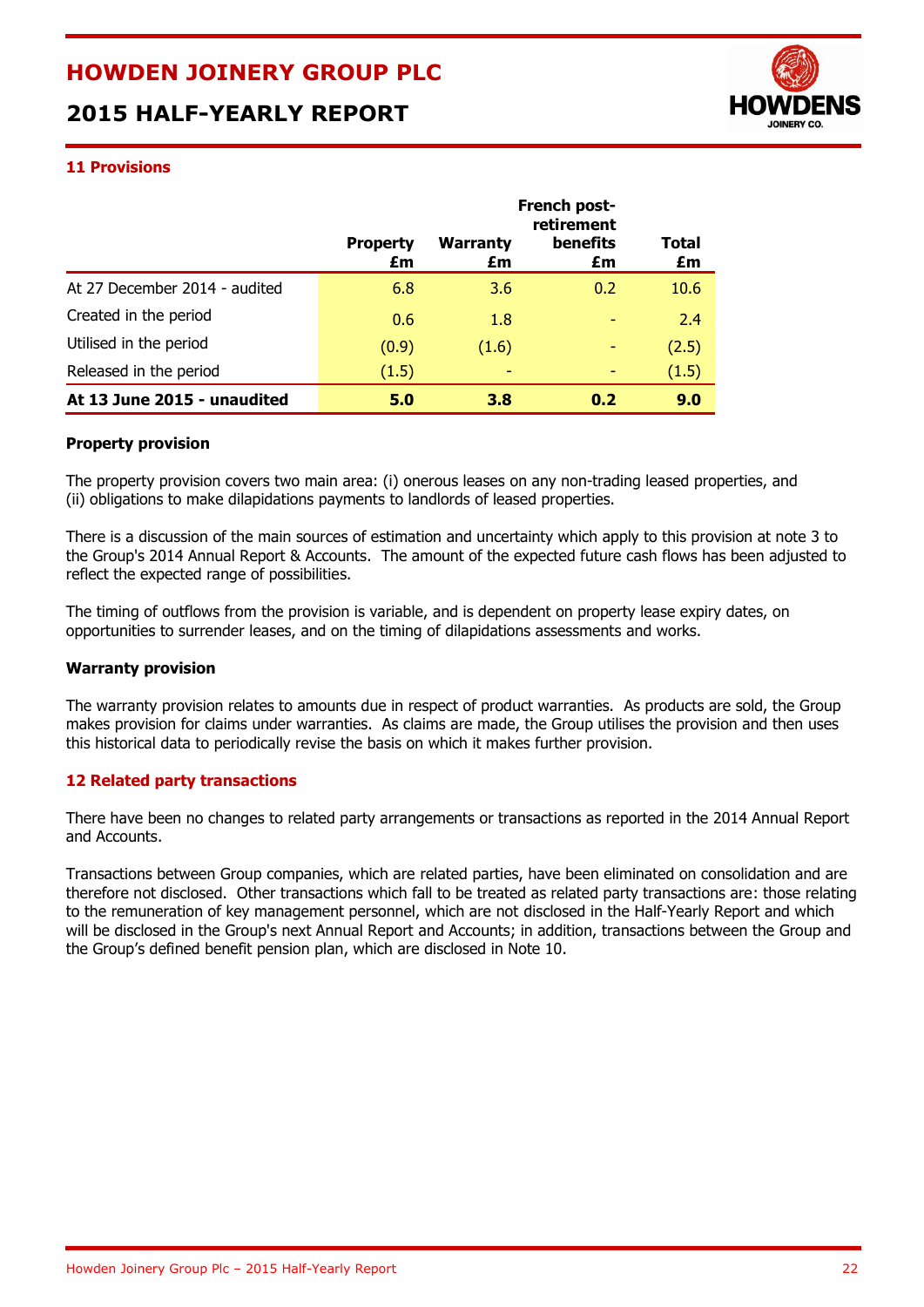# **2015 HALF-YEARLY REPORT**



#### **13 Notes to the cash flow statement**

#### **(a) Net cash flows from operating activities**

Net cash flows related to continuing activities alone in each of the periods presented.

#### **(b) Reconciliation of movement in net cash**

|                                                  | 24 weeks to<br><b>13 June 2015</b><br>unaudited<br>£m | 24 weeks to<br>14 June 2014<br>unaudited<br>£m | 52 weeks to<br>27 December 2014<br>audited<br>£m |
|--------------------------------------------------|-------------------------------------------------------|------------------------------------------------|--------------------------------------------------|
| Net cash at start of period                      | 217.7                                                 | 140.5                                          | 140.5                                            |
| Increase/(decrease) in cash and cash equivalents | 45.8                                                  | 20.3                                           | (7.8)                                            |
| (Decrease)/increase in short term investments    | (40.0)                                                |                                                | 85.0                                             |
| (Decrease)/increase in bank loans/prepaid fees   | (0.2)                                                 | 0.2                                            | (0.1)                                            |
| Decrease in finance leases                       | -                                                     | 0.1                                            | 0.1                                              |
| Net cash at end of period                        | 223.3                                                 | 161.1                                          | 217.7                                            |

#### **Represented by:**

| Cash                   | 177.7 | 160.0                    | 131.9 |
|------------------------|-------|--------------------------|-------|
| Short-term investments | 45.0  | $\overline{\phantom{a}}$ | 85.0  |
| Bank loans             | 0.7   | 1.2                      | 0.9   |
| Finance leases         | (0.1) | (0.1)                    | (0.1) |
|                        | 223.3 | 161.1                    | 217.7 |

#### **(c) Analysis of net cash**

|                               |             |                   | Subtotal:   |                    |         |            |
|-------------------------------|-------------|-------------------|-------------|--------------------|---------|------------|
|                               | Cash at     |                   | Cash and    | <b>Bank</b>        |         |            |
|                               | bank and in | Short-term        |             | cash loans/prepaid | Finance | <b>Net</b> |
|                               |             | hand investments* | equivalents | $fees**$           | leases  | cash       |
|                               | £m          | £m                | £m          | £m                 | £m      | £m         |
| At 27 December 2014 - audited | 131.9       | 85.0              | 216.9       | 0.9                | (0.1)   | 217.7      |
| Cash flow                     | 45.8        | (40.0)            | 5.8         | (0.2)              |         | 5.6        |
| At 13 June 2015 - unaudited   | 177.7       | 45.0              | 222.7       | 0.7                | (0.1)   | 223.3      |

\* The short-term investments have a maturity of less than three months and, as such, are considered to be cash equivalents for the purposes of the cash flow statement.

\*\* Closing bank loans at 13 June 2015 comprise £0.6m disclosed in current assets and a non-current asset of £0.1m. Both of these items represent the excess of prepaid loan fees over the amount of current and non-current borrowings which are drawn down at the period end.

As previously announced, the Group's debt facilities are due to expire in July 2016.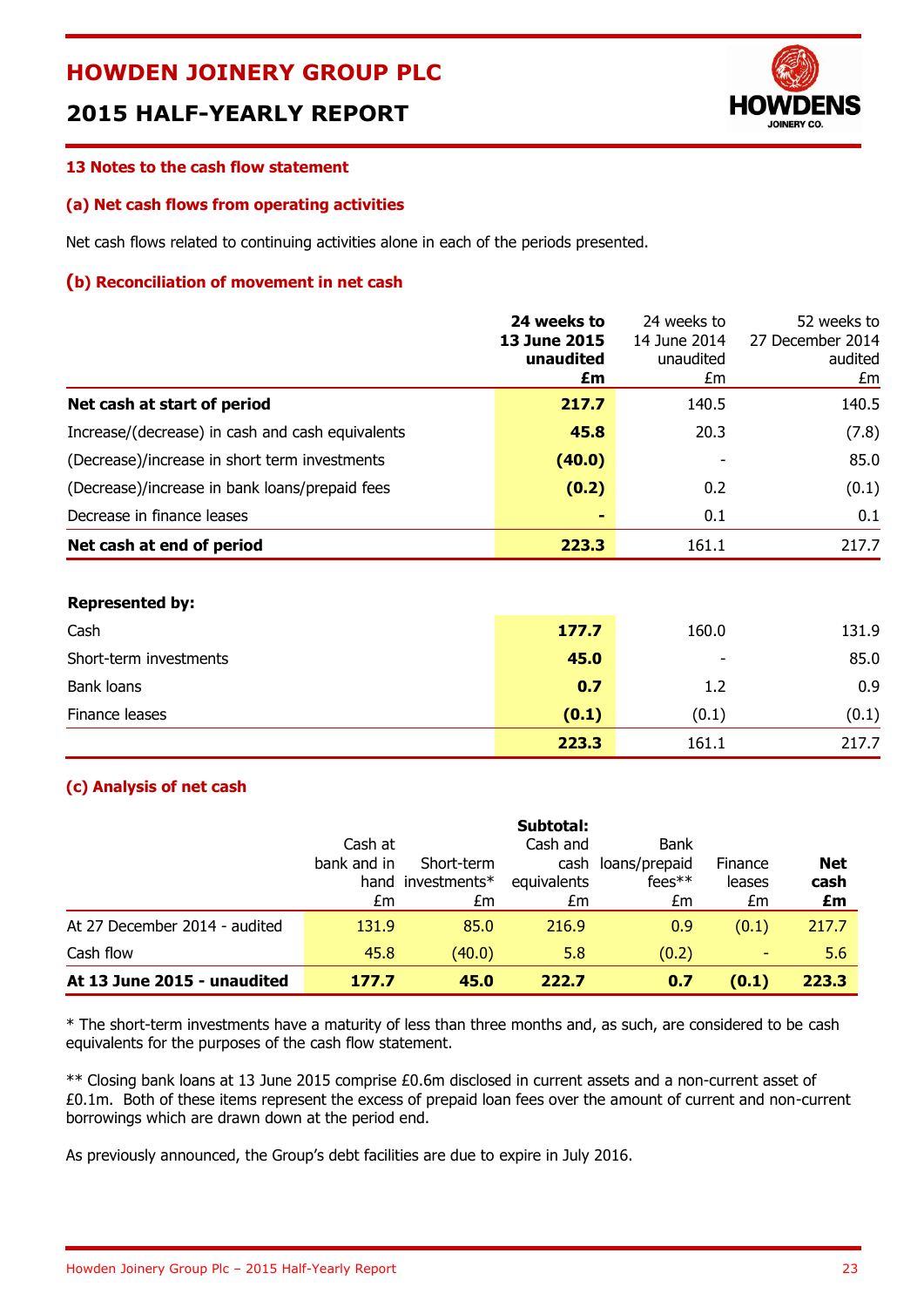# **2015 HALF-YEARLY REPORT**



#### **14 Discontinued operations**

There were no discontinued operations in the current period.

All discontinued operations in the prior periods are discontinued exceptional items and are analysed as follows:

|                                                           | <b>Notes</b> | 24 weeks to<br>14 June 2014<br>unaudited<br>£m | 52 weeks to<br>27 December 2014<br>audited<br>£m |
|-----------------------------------------------------------|--------------|------------------------------------------------|--------------------------------------------------|
| Increase to discontinued operations property provision    | (a)          | (1.8)                                          | (2.2)                                            |
| Release of discontinued interest accrual                  | (b)          | 0.1                                            | 0.1                                              |
| Exceptional item - loss on discontinued operations        |              | (1.7)                                          | (2.1)                                            |
| Release of tax creditor for discontinued operations       | (c)          | 11.5                                           | 11.1                                             |
| Tax credit on increase to discontinued property provision |              |                                                | 0.1                                              |
| Exceptional profit after tax                              |              | 9.8                                            | 9.1                                              |

#### **(a) Increase to discontinued property provisions**

During the 52 weeks to 27 December 2014, we increased the provision for our remaining legacy properties.

#### **(b) Release of discontinued interest accrual**

In prior periods, the Group had been accruing for possible interest which would be due in relation to overdue tax in the event that we were unsuccessful in our dispute with HMRC relating to discontinued operations (see (c) below). Following the partial resolution of this dispute in the prior period, we obtained certainty that some of this accrual was no longer needed. We therefore released this amount.

#### **(c) Release of tax creditor for discontinued operations**

During the 52 weeks to 27 December 2014, the Group received a First Tier Tribunal judgement which gave a partial resolution of a dispute with HMRC, regarding the tax treatment of certain expenses relating to our legacy properties which had been incurred in prior periods.

In prior years, we had prepared our tax computations for accounts purposes on the basis that the disputed expense items would not be deductible for tax, and we provided for tax on that basis. The judgement gave us certainty that particular expenses may be treated as deductible for tax and we therefore recognised a tax credit based on our best estimate of the deductible expenses.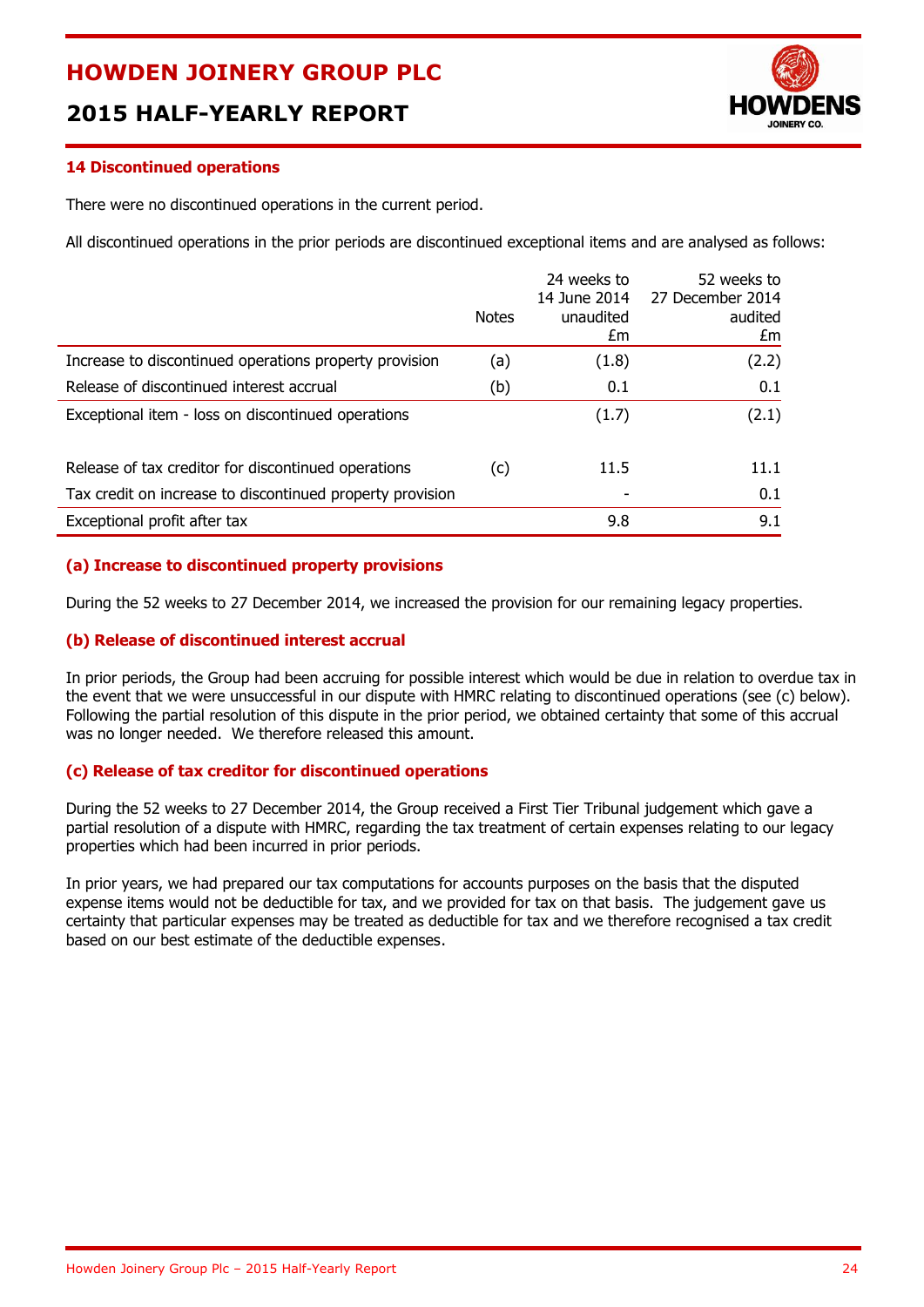

# **2015 HALF-YEARLY REPORT**

### **INDEPENDENT REVIEW REPORT TO HOWDEN JOINERY GROUP PLC**

We have been engaged by the Company to review the condensed set of financial statements in the half-yearly report for the 24 week period ended 13 June 2015, which comprises the consolidated income statement, the consolidated statement of comprehensive income, the consolidated balance sheet, the consolidated statement of changes in equity, the consolidated cash flow statement and related notes 1 to 14. We have read the other information contained in the half-yearly report and considered whether it contains any apparent misstatements or material inconsistencies with the information in the condensed set of financial statements.

This report is made solely to the Company in accordance with International Standard on Review Engagements (UK and Ireland) 2410 "Review of Interim Financial Information Performed by the Independent Auditor of the Entity" issued by the Auditing Practices Board. Our work has been undertaken so that we might state to the Company those matters we are required to state to it in an independent review report and for no other purpose. To the fullest extent permitted by law, we do not accept or assume responsibility to anyone other than the Company for our review work, for this report or for the conclusions we have formed.

#### **Directors' responsibilities**

The half-yearly report is the responsibility of, and has been approved by the directors. The directors are responsible for preparing the half-yearly report in accordance with the Disclosure and Transparency Rules of the United Kingdom's Financial Conduct Authority.

As disclosed in Note 2, the annual financial statements of the Group are prepared in accordance with IFRSs as adopted by the European Union. The condensed set of financial statements included in this half-yearly report has been prepared in accordance with International Accounting Standard 34, "Interim Financial Reporting," as adopted by the European Union.

#### **Our responsibility**

Our responsibility is to express to the Company a conclusion on the condensed set of financial statements in the half-yearly report based on our review.

#### **Scope of Review**

We conducted our review in accordance with International Standard on Review Engagements (UK and Ireland) 2410, "Review of Interim Financial Information Performed by the Independent Auditor of the Entity", issued by the Auditing Practices Board for use in the United Kingdom. A review of interim financial information consists of making inquiries, primarily of persons responsible for financial and accounting matters, and applying analytical and other review procedures. A review is substantially less in scope than an audit conducted in accordance with International Standards on Auditing (UK and Ireland) and consequently does not enable us to obtain assurance that we would become aware of all significant matters that might be identified in an audit. Accordingly, we do not express an audit opinion.

#### **Conclusion**

Based on our review, nothing has come to our attention that causes us to believe that the condensed set of financial statements in the half-yearly report for the 24 week period ended 13 June 2015 is not prepared, in all material respects, in accordance with International Accounting Standard 34 as adopted by the European Union and the Disclosure and Transparency Rules of the United Kingdom's Financial Conduct Authority.

#### **Deloitte LLP**

Chartered Accountants and Statutory Auditor, London 22 July 2015